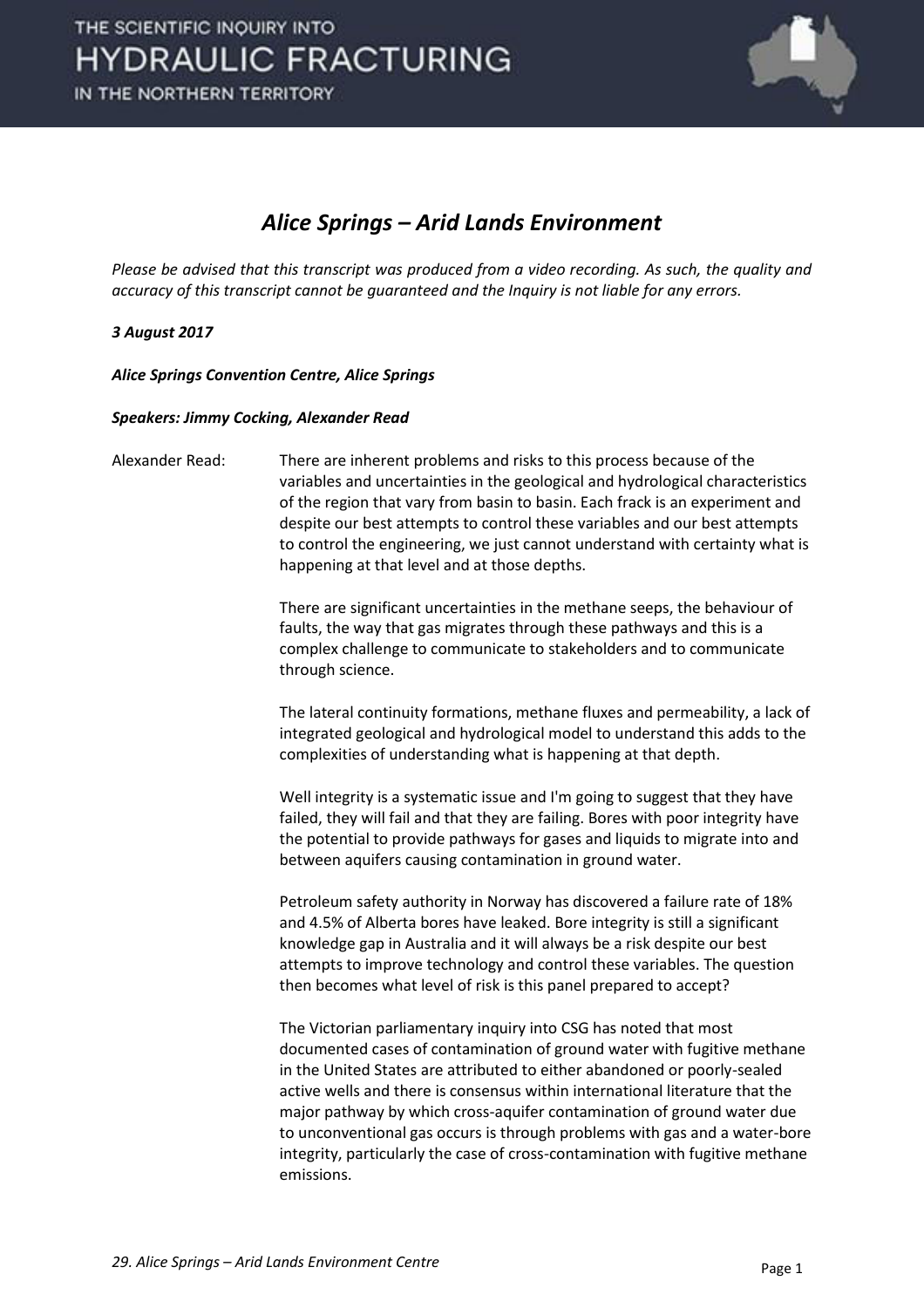

 A factor of this is sustained casing pressure. I have not been able to note the issue and variables with sustained casing pressure in the interim report and none of the companies have identified this as a variable in the process. Sustained casing pressure is a product of temperature, elasticity in the rock and depth and these are variables that need to be controlled throughout the process and that will each eventually lead to bore integrity issues because it is when pressure becomes too high that we have failures, blowouts and cross-contamination.

 Thermoelastic deformations of product casing and surrounding rock change the annual volume observable. The hydraulic fracturing pressure and sustained casing pressure is involved to design a product casing in shale gas horizontal wells. This pressure is a product of the underlying geological strata and temperatures. Again, these are all variables that vary from region to region and would take considerable long-term studies at that depth to understand the dynamics of each fracked well.

 Vengosh et al, 2014 studied the Marcellus shale. In some, the combined hydrocarbon ratios and helium geochemistry indicate that stray gas contamination occurs in a subset of wells less than one kilometre from drilling in Northeastern Pennsylvania. While it was noted that topography was a statistically significant factor, in these cases it could not explain the variations in methane and ethane concentrations with respect to distance from gas wells, so they've noted a correlation between the distance and methane-ethane.

 The migration of natural gas to surface through production casing or well ....... is a common occurrence in the petroleum industry. 3% of all wells in Pennsylvania averages. There is no material that can withstand natural forces over geological time, and this is what we were talking about if we were to allow hydrological fracturing. It is only a matter of time.

 The ability to trace is complicated by a lack of baseline studies on methane concentrations of which there are none in the NT. At the very least there has to be a comprehensive independent effort to develop these baseline water and methane studies as a benchmark from which to monitor behaviour of the industry.

 Pennsylvania has been a state that has been largely fracked. The industry has been going for many years and there are thousands of wells. The Pennsylvania Department of Environment Protection published a water supply determination letter which catalogues violations and regulatory complaints from the years of 2009 to 2017. There are a total of 4000 regulatory violations in Pennsylvania over this period with 287 complaints leading to contamination.

 In a lot of these cases the company has been compelled to provide potable water supply. The question then becomes have companies in the NT consider the cost of supplying water to rural and regional remote communities once their potable supply's not longer viable?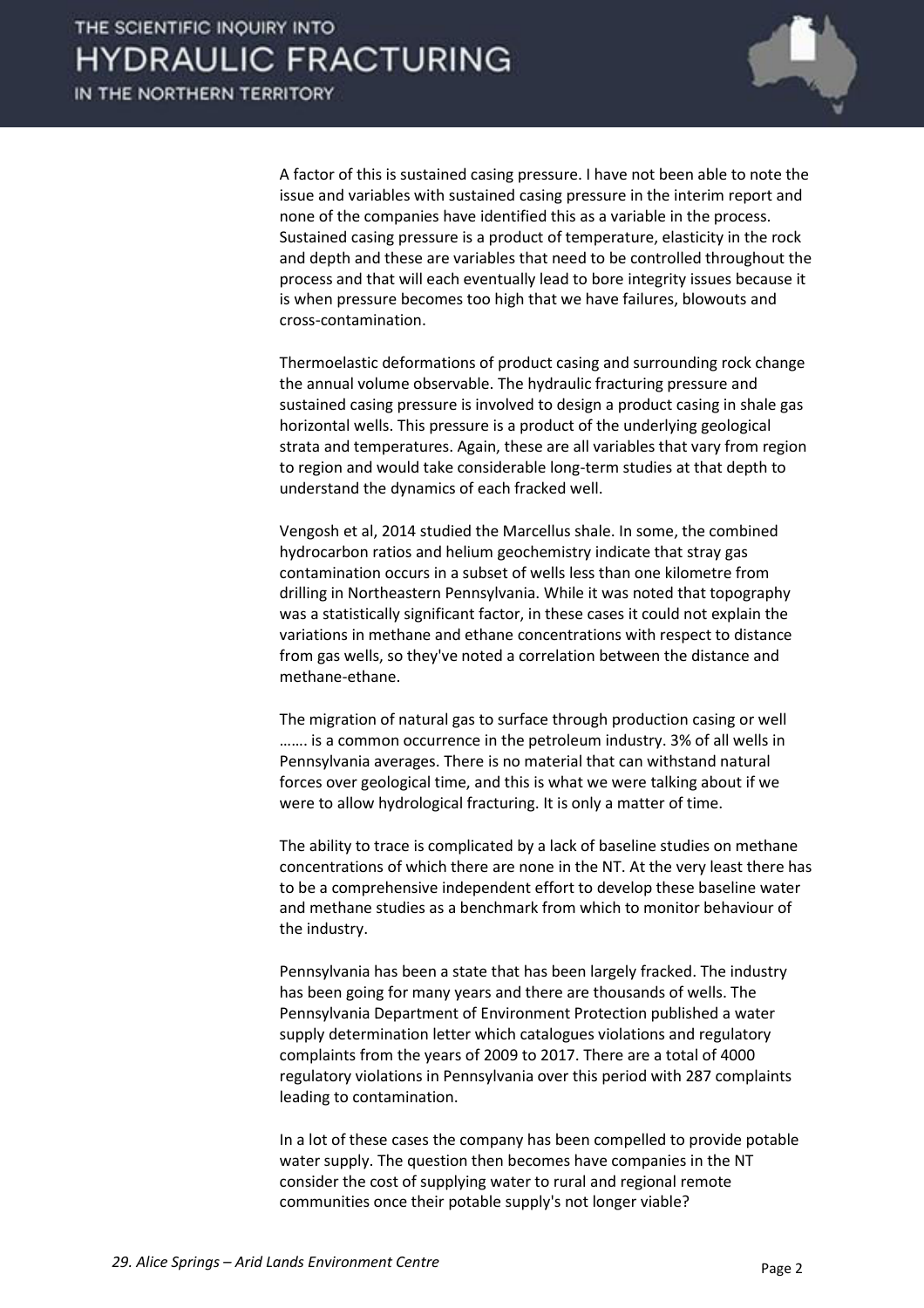

 I would like to go through a couple of complaints that are on this. The first is dating from August 2013. After conducting monitor of well in Indiana County after an allegation of pollution, the EPA had admitted contamination had occurred because of exceedances in iron and manganese compared to predrill surveys. The law in that county ... presumes that there is responsibility of the oil and gas companies in the event of contamination so they were held responsible in law. The letter compelled the company to provide potable water supply.

 Another incident from just June this year in Bradford, Pennsylvania, the Department of Environment established there was contamination of drinking water with manganese and methane. The reports stated it is the Department's recommendation that all water wells should be equipped with a working vent. This is to suggest that the water wells had to have a vent to vent off the methane so it would not pose a risk to life and property through combustion. They discovered levels of manganese and methane exceeding drinking water standards. They also said that, "Please note that it is not possible to completely eliminate the hazards of natural gas in your water supply by simply venting your well." There is also the issue of migratory emissions from water wells which hasn't been included in the risk matrix of the interim report. The analysis of these methane emissions included an isotopic analysis which concluded that it did come from methane sources associated with hydraulic fracturing.

 In summary I am suggesting that this relationship between contamination and bore well integrity is one as an asymptote in that it is going to approach zero if circumstances are ideal and engineering is perfect but it would never reach zero. There is an inherent risk bores will fail and contamination will occur, has occurred.

 Another significant uncertainty in this process is what we're going to do with the produced water and this has not been answered by the companies. An example of the toxicity of produced water is one company in America disposed of their water across the forest. Half of the forest died after Great experimental spraying with produced water. Within a few days of spraying, 100% of ground cover had died. This is a significant uncertainty that has not been identified and we still have no idea where this produced water will go.

- Jimmy Cocking: I'm just going to just speak briefly about some of the economics and some of our concerns and perhaps if I can just ask a quick question just to clarify my comments but I was just wondering, is there going to be an opportunity once the economic study is done for public comment on that economic study? Hon. Justice Rachel Pepper: The public will have the economic report, the final report at the same time as the panel so anybody will be free to submit whatever public comment they wish to in respect of that report.
- Jimmy Cocking: Thank you for that clarification. That really does answer one of my questions because we were hoping that we would have the opportunity to be able to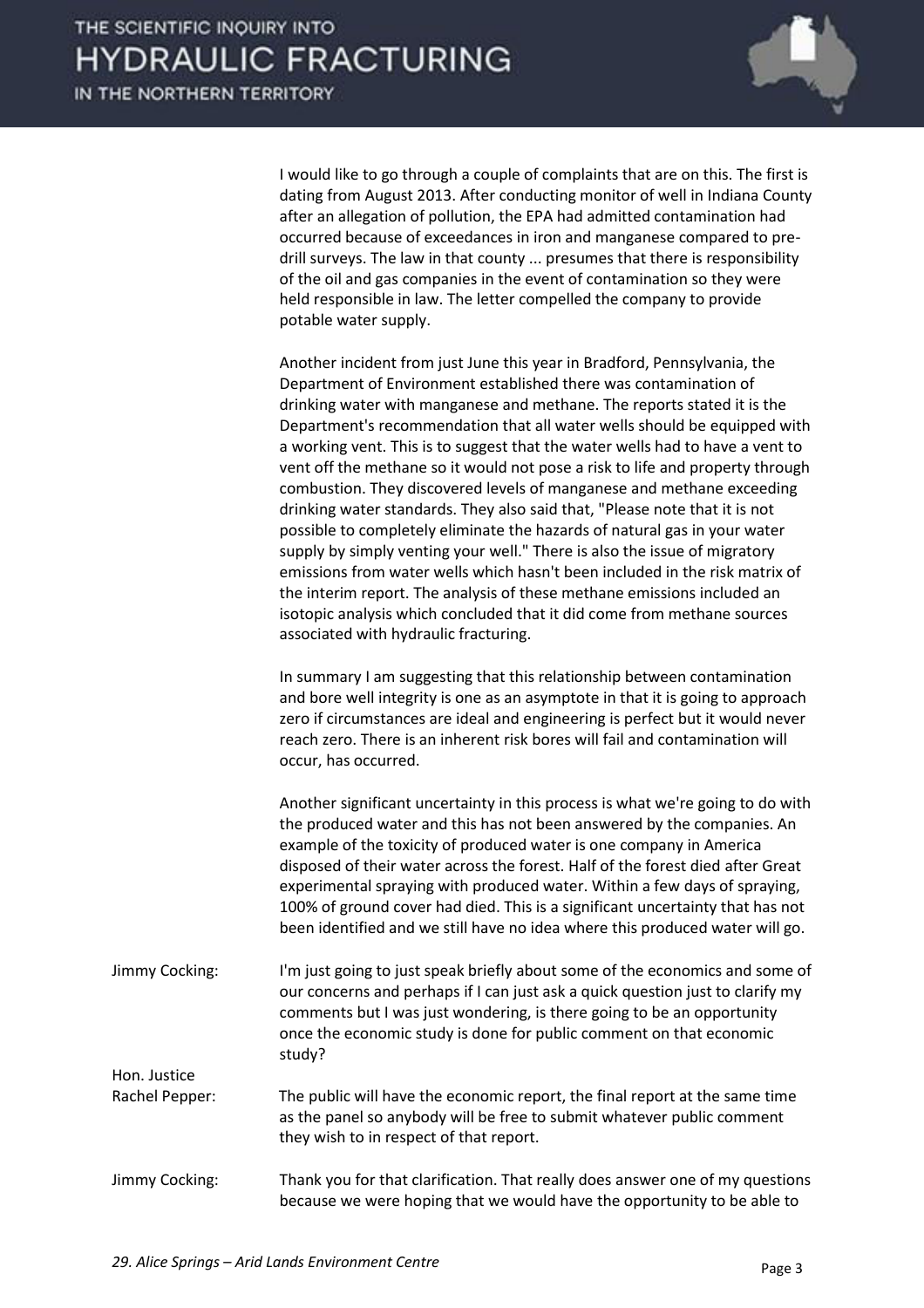|                                | critique it because as a lot of us do know is that economists and I think Rod<br>Campbell has made the point on this around from the Australian Institute<br>that economists, it depends on the model very much on what they're using<br>to define the economic benefit and sometimes it does very much depend on<br>who is paying for that. We hope that it will be very objective.                                                                                                                                                                                                                                                                                                                            |
|--------------------------------|-----------------------------------------------------------------------------------------------------------------------------------------------------------------------------------------------------------------------------------------------------------------------------------------------------------------------------------------------------------------------------------------------------------------------------------------------------------------------------------------------------------------------------------------------------------------------------------------------------------------------------------------------------------------------------------------------------------------|
| Hon. Justice<br>Rachel Pepper: | We are paying for it.                                                                                                                                                                                                                                                                                                                                                                                                                                                                                                                                                                                                                                                                                           |
| Jimmy Cocking:                 | Excellent. It will be objective. One of our big concerns is that the economics<br>of fracking being somewhat overblown like we've been sold the pipeline, the<br>prospect of Northern gas pipeline which has begun construction. It was sold<br>to us that it would be an opportunity for the state, for the Territory to be<br>able to make up some of the difference of the GST. It's also a way of the<br>power and water corporation being able to cover some of its losses but<br>we've got some real concerns that electricity and water customers in the<br>Northern Territory are covering the cost of transporting that gas and hence<br>propping up the  enabling infrastructure of the gas industry. |
|                                | One of the other things too is that the economics of fossil fuel is declining.<br>There are many reports now that both Renewable Energy and Storage<br>provides a much cheaper cost curve in the long run for energy production<br>and particularly since the prospect of fracking in the Northern Territory is<br>the most expensive gas potentially in the world, about \$7.50 per picojoule<br>compared to the-                                                                                                                                                                                                                                                                                              |
| Hon. Justice<br>Rachel Pepper: | Gigajoule.                                                                                                                                                                                                                                                                                                                                                                                                                                                                                                                                                                                                                                                                                                      |
| Jimmy Cocking:                 | Sorry?                                                                                                                                                                                                                                                                                                                                                                                                                                                                                                                                                                                                                                                                                                          |
| Hon. Justice<br>Rachel Pepper: | Gigajoule.                                                                                                                                                                                                                                                                                                                                                                                                                                                                                                                                                                                                                                                                                                      |
| Jimmy Cocking:                 | Gigajoule, sorry, compared to 20 cents a gigajoule from  I think that it's<br>really important for the Territory economically to be looking at how we can<br>be spending tax payer dollars on the development of a renewable energy<br>industry and rather than the money being spent on hydraulic fracturing or<br>the fossil fuel industry. While we very much welcome the inquiry and the<br>money being spent to get down to the nitty gritty of the science of fracking<br>but we do think that we just need to move through this, get the report done<br>and make sure the government starts investing in renewable energy.                                                                               |
| Alexander Read:                | Further on that point, I would like to acknowledge the work of the panel so<br>far in comprehensively identifying all these heads of risk. It's a very balanced<br>report and a difficult job. The panel has invited our comments on the risk<br>matrix for methane emissions. My comment on this risk matrix is not<br>necessarily a technical one, just limited to each category of risk but I would<br>like to make a general comment on how we are assessing this risk.                                                                                                                                                                                                                                     |
|                                | This risk matrix has made assumptions about mitigation but I think that we<br>need to go back to the initial question's risk of the obscene amount of                                                                                                                                                                                                                                                                                                                                                                                                                                                                                                                                                           |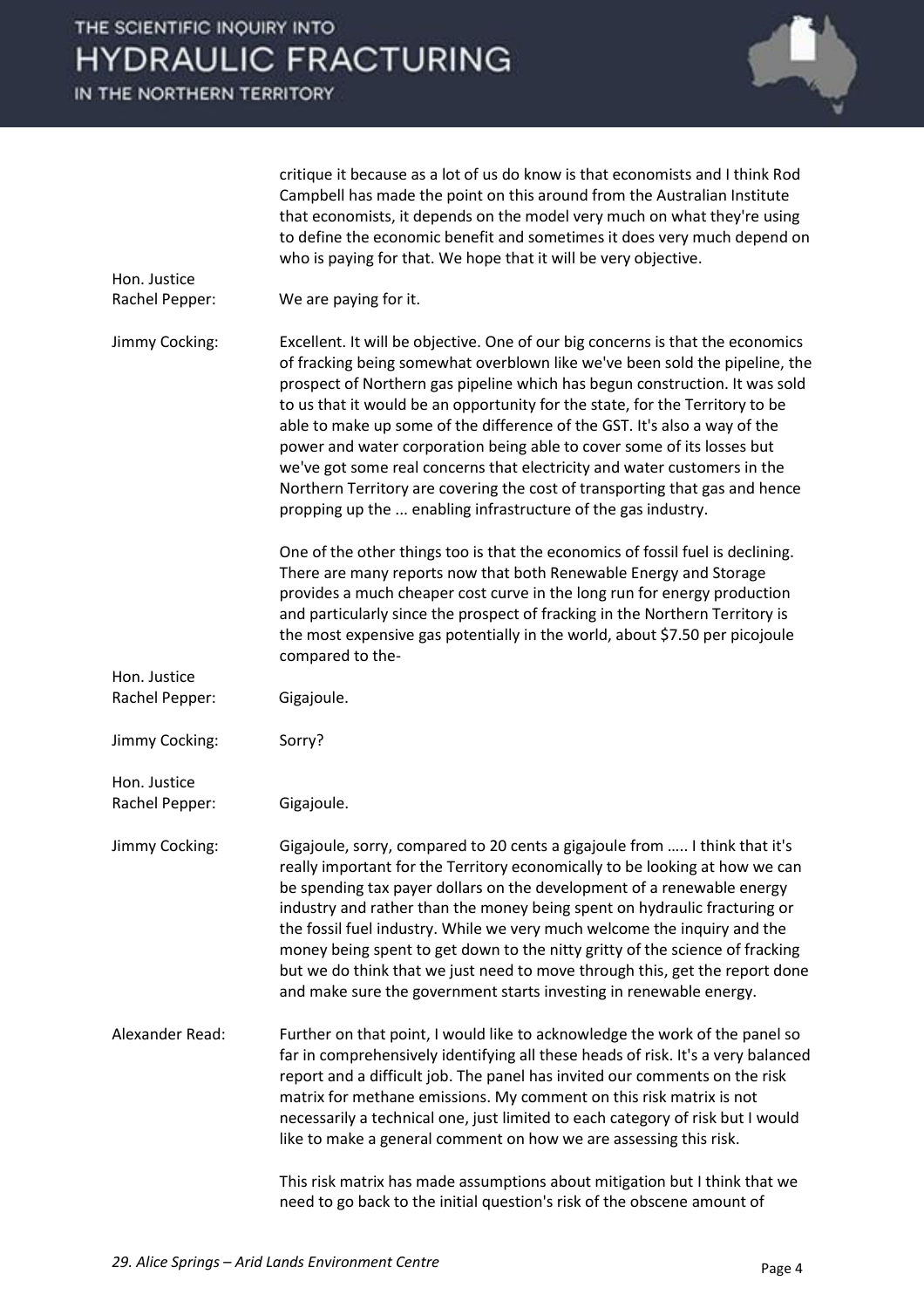

methane that is going to be produced through this. You heard yesterday about emissions that are potentially larger than the Carmichael mine in Queensland. This risk to the climate and risk of it exceeding our obligations onto international law have not been included in this risk matrix.

 I would also like to draw attention to some volatile organic compounds and other aerosols that are produced in the hydraulic fracturing process. Ozone is a toxic gas and has been consistently correlated with hydraulic fracturing and shale resources across America. Ethane is also produced in this process and is a precursor to the production of ozone.

A paper from ….and ….. 2017 has noted a positive correlation with infant mortality in Pennsylvania. There has been a 33% increase in infant mortality with a 97% confidence. This is a positive correlation with fracking wells. There are also compounding health effects resulted to carbon disulphide.

 The NT has a very young population with high birth rates in certain regions. The possibility of ozone production and infant mortality risks are only going to exacerbate preexisting issues with access to healthcare and disease in certain communities.

 There is currently no monitoring of ozone in the NT or volatile organic compounds. This goes for conventional gas reserves in the Territory. This is a risk that is therefore highly unknown and uncertain but potentially connected to very serious consequences for childhood and human risk to death.

 The panel has observed large discrepancies in the measurements of methane emissions and it has noted that this is a very uncertain variable in this process. It is difficult to bring certainty to these estimations because of the two methods of top-down or bottom-up approaches.

 While it is appreciated that top-down does come with some reservations in terms of not being able to distinguish ambient sources from point sources. It is important to note that bottom-up approaches have been consistently shown to underestimate methane emissions. Top-down approaches have not been utilised in the NT but they're absolutely essential to collaborate readings of ambient methane and conclude the point sources.

 Examples of top-down approaches include remote sensing, aerial surveys and satellite imaging. These need to be employed as well as bottom-up approaches to provide an accurate reading of migratory emissions from all processes of the hydraulic fracturing activities.

 One uncertainty that cannot be accurately accounted for in terms of engineering standards are migratory emissions. Methane will be going to be seeping up through the ground through faults, seeps and any other part on the surface that is connected to a gas well. This is difficult to accurately measure by any standards because we're talking about over a large region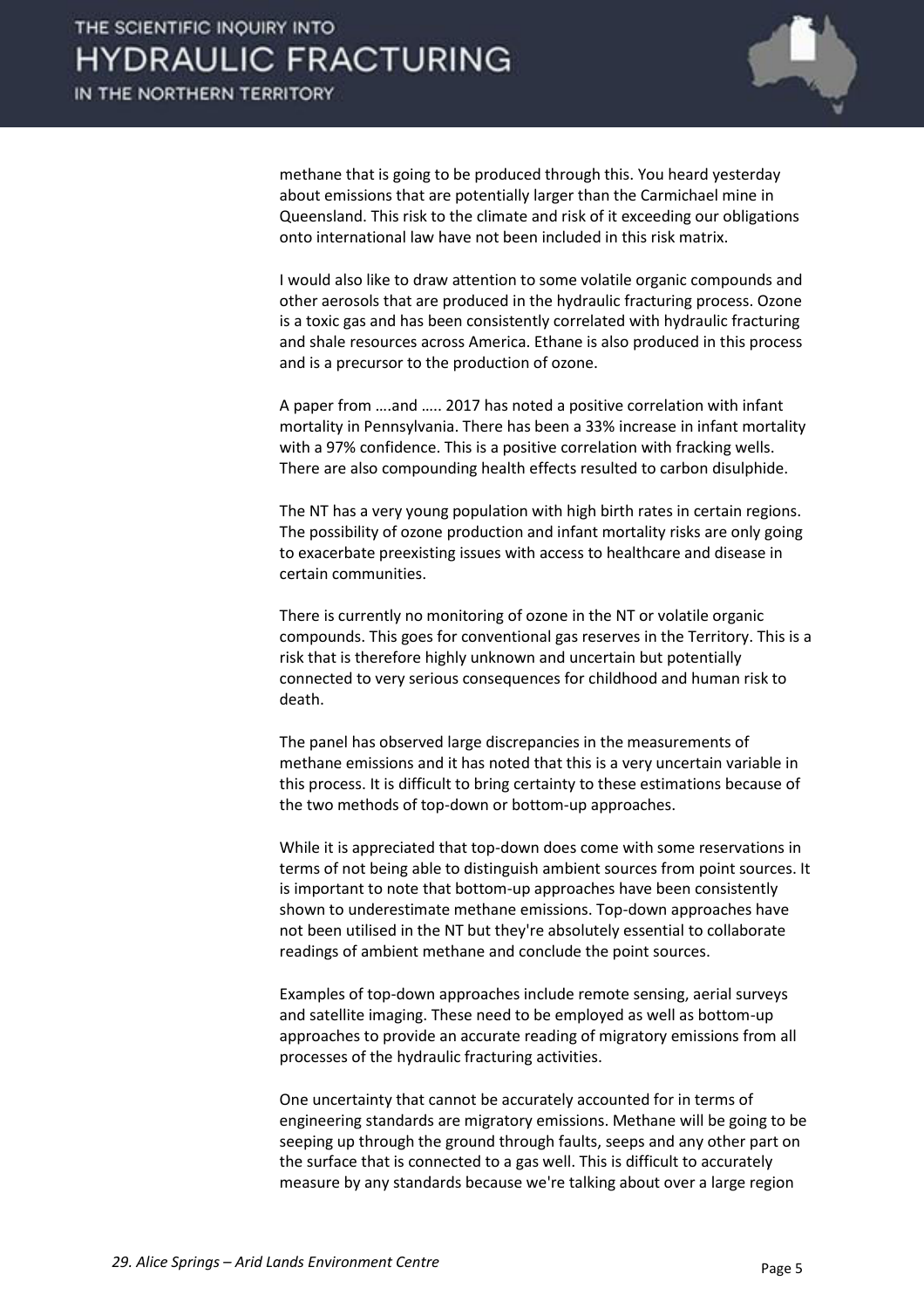

and remote sensing is the only way that is going to be able to capture these emissions.

 Would also like to note that flaring is a method as commonly employed but note that on average this is only a 70% efficiency. A lot of fugitive methane is thus released in this process and if winds increase to 15 kilometres an hour then efficiency of this flaring reduces greatly, so this is another points source of fugitive emissions that has not been accounted for.

 We are currently not employing strategies that have been utilised in the US and it is fundamental that we talk about employing satellite, aerial and remote sensing of baseline emissions and we have this data for many, many years to have an accurate understanding of the ambient methane concentrations in the NT.

 The National Greenhouse Gas Inventory is the current basis from which we report our methane emissions but there are deficiencies in this reporting mechanism. A default emission of .058 tonnes of methane per kiloton informs as default in emission but this was only measured from well pads. Fugitive emissions from transport, processing, compressor stations, migratory missions to the ground were not included so this standard cannot be considered an appropriate default.

 The methodology for recording methane emissions in Australia has been criticised by the United Nations as being inadequate and not up to best standards. There is yet to be a comprehensive, rigorous, independently verifiable audit of gas emissions. The CSIRO has noted there is not reliable measurements on Australian oil and production facilities.

 The question then becomes to what end are we deciding on an acceptable level of fugitive emissions, assuming that we can have an accurate reading. Is it the panel's opinion that we need it below 2% because that is what would provide carbon savings or is that would provide climate change mitigation strategies or is that to reduce the threat to human health?

 This claim that gas will mitigate from coal in terms of climate change mitigation is not certain and that there is no way to substantiate a claim of 2% as being able to provide substantial carbon savings.

 There needs to be a greater emphasis on top-down approaches in this methane monitoring scheme. Aircraft could be used to provide averages of concentrations of methane upwind and downwind over production region and this can be multiplied by advection rate of the air over the basin. This could provide a total average of the basin.

 We also need to develop baseline climatic studies for each region to understand advection currents so we can get a more accurate reading of methane concentrations. There needs to be a strategic process of monitoring to capture super emitters and ensure that any reading of methane from gas wells is representative of the entire industry. This should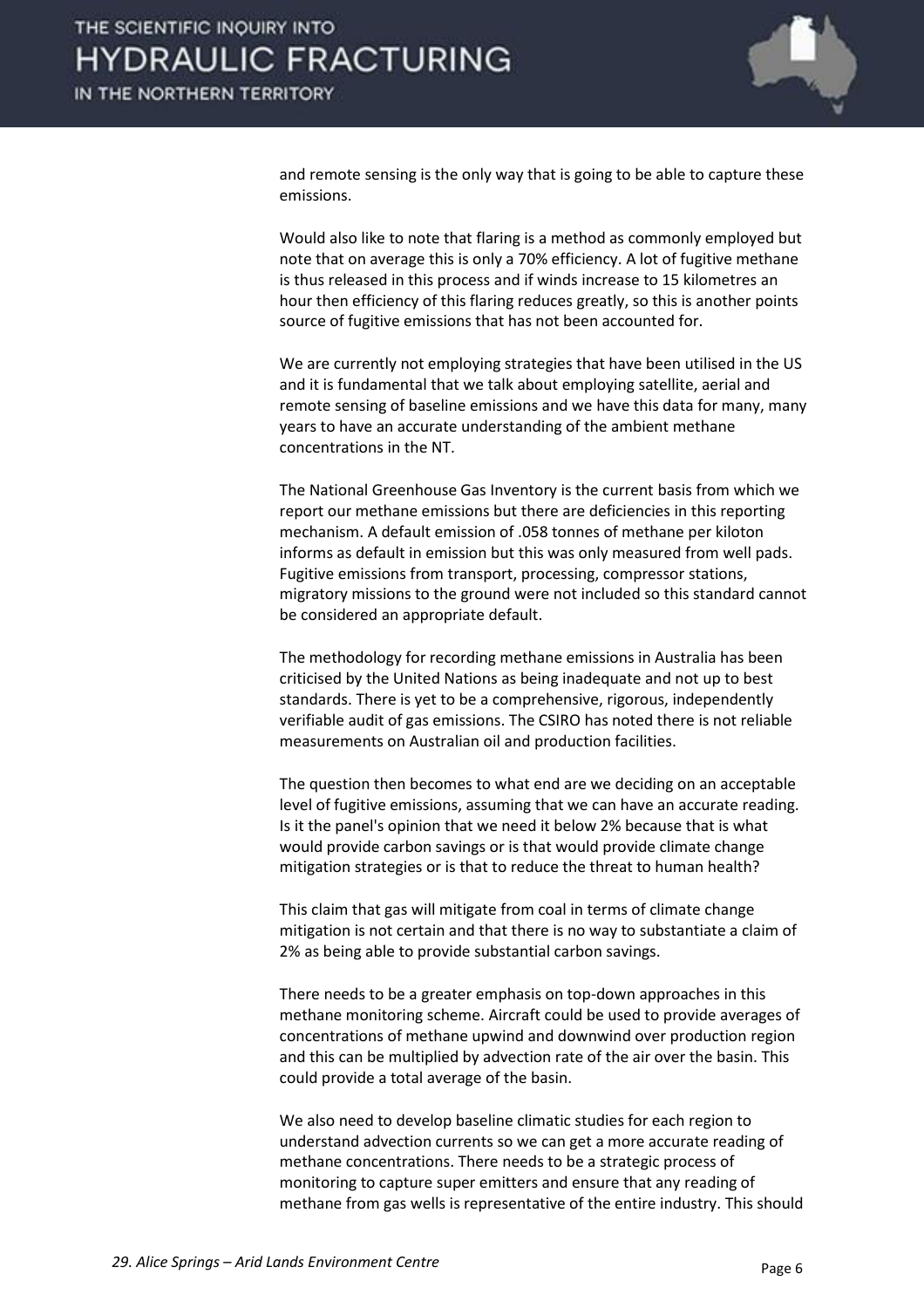

be incorporated into the EIS process, environmental assessments of all projects.

 There needs to be a framework to compel monitoring and capturable chemicals associated with unconventional gas production, including volatile organic compounds, ozone, carbon disulphide. The authority best placed to conduct this monitoring is the EPA. It is paramount that monitoring is independent and sampling is randomised. The choice of well inspection should not be up to the discretion of the companies. Mitigation is only possible once all point sources are identified and the localised ambient air concentrations are developed in tandem with an understanding of advection patterns.

 Now I would like to talk to the hydrology and geohydrology of the Beetaloo Basin and the Lakewoods region. The panel has noted that extraction needs to be approached on a case by case basis with modelling of groundwater dynamics in each situation. Is it to the credit of the panel. They have noted that much better development into the understanding of this system in the Beetaloo Basin and the other systems in the Territory.

 I have been talking to manager of the hydrological modelling in the Department of Environment and Natural Resources, Dale .....and I have on good advice that the modelling is not up to a sophisticated enough standard to understand surface and groundwater interactions and baseline understanding is not sufficient to understand any potential impacts from hydraulic fracturing. She is of the opinion that the Department of Mining has been provided with significantly greater resources to determine the extent of the gas resource, significantly greater resource that had been given to department to determine the nature and volume of the water resource.

 This is a theme that generally needs to be acknowledged across the NT. A level of understanding of groundwater systems is rudimentary and insufficient to understand the complexity of this risk to groundwater systems. The characterisation of the Beetaloo is insufficient and inaccurate. There are near-permanent resources and water resides in these regions for over 12 months and in certain cases over several years. What is needed is an independent in-depth bi-regional assessment into the immense ecological water values of this region. This is a potential that has not yet been realised.

 Dating of the water has indicated that there are young and old sources of water. This indicates that there is complexity in groundwater and surface water connectivity. There is a lag of a period of potentially decades. This means that we need to be monitoring over such a period so that we can determine any impact on surface water resources and how that flows down into the groundwater recharge points and discharge points.

 In this dating system it was noted that the data wasn't stratified, it was integrated meaning that there is still more work to understand how this dating can connect with the aegis of groundwater and surface water connectivities.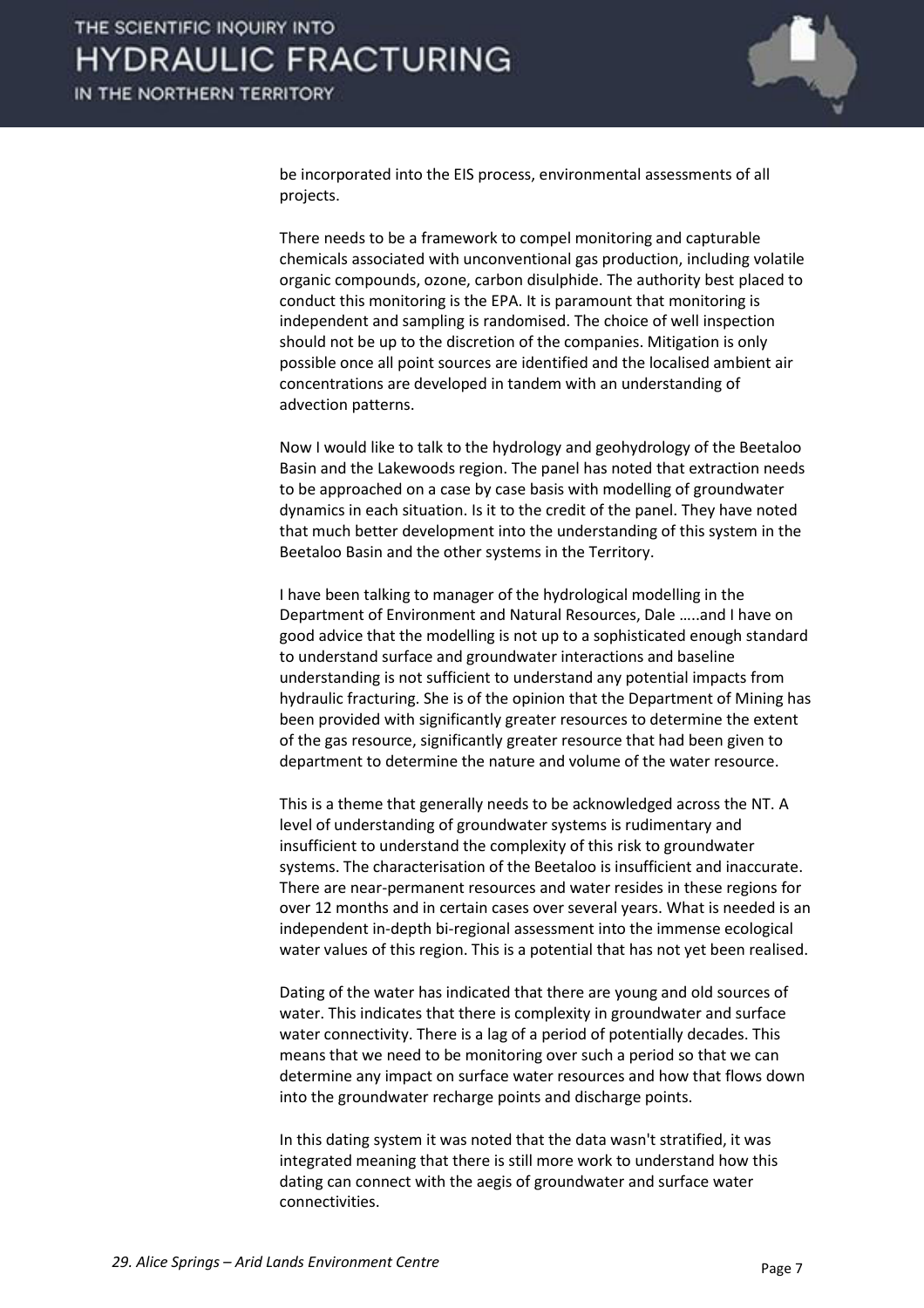

 There is a possibility that the Beetaloo is supporting groundwaterdependent ecosystems on the edges and there needs to be a lot more work to draw out the location and dynamics root depths of these ecosystems.

 Flow in the system is intermittent but at fairly high frequencies. Ecosystems can survive off these sources for up to 20 years and after a dry period they will come back. There has not been sufficient rigour into the study of these regions by the department and this data is absolutely necessary to develop before we can understand what we are dealing with.

 Dale Cobben was of the opinion that the department is deferring the consequences of any industrial development in this region to later generations before we can understand what they really mean to the ecosystems and aquatic resources.

 There are also a whole host of springs around the Western edge of the Wiso Basin. Springs are incredibly sensitive ecological systems and vulnerable to discrepancies and fluctuations in rainfall and groundwater discharge. It is also important to note that climate change projections are showing that this area will become wetter with higher frequency rainfall events so flooding is likely to become more frequent. As surface water flows to this region as such it is so important they are capable of supporting a huge and diverse range of bird, fish and plant life. Jimmy's going to talk to the biology of the Lakewoods.

Jimmy Cocking: Thank you. We had some concern in reading the inquiry in that there was a lot of talk about the prospective development of the Beetaloo Basin and Lakewoods and Longridge Water Hole. There were a couple of mentions but beyond that it was downplayed as being an ephemeral wetland. I've only got a couple of copies here to pass to the inquiry but Lakewoods has got international significance. It's a wetland, it's describe as an ephemeral wetland but it's has water for 7 out of the last 10 years.

> We've been speaking to some notable ecologists who have been working up there recently, whose details I'm happy to share with the inquiry to follow up. It's primarily fed by Newcastle Creek and, as we all know, Newcastle Creek is right in the middle of the Beetaloo Basin and Lakewoods is also recognised by Bird Life International as a key biodiversity area which is something that I think we need to consider.

 It is under threat. There have been issues of weeds and Parkinsonia and other threats to the region but that is being managed. The water hole was fenced off in 1984 to exclude the stock and there's been a weed management programme there to reduce the impacts of the Parkinsonia in the area.

 It supports hundreds of thousands of water birds. In a semi-arid moving into a tropical area, it is described as the largest tropical wetland in Australia. At times it can reach 850 square kilometres and it has reached over 1000 square kilometres of surface water. It is particularly vulnerable to surface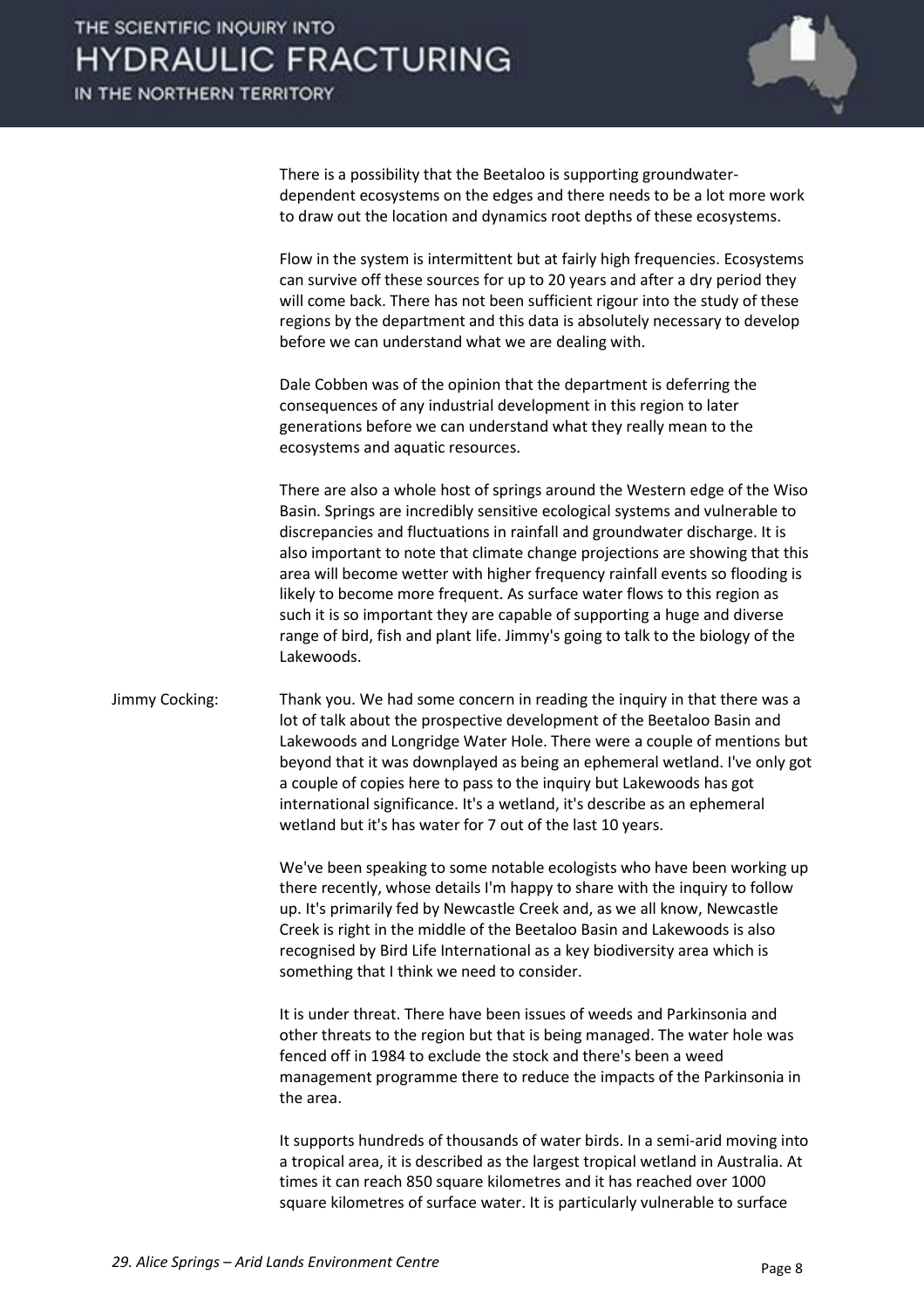

water flows coming down from Newcastle Creek and as the panel very rightly acknowledged that most of the threats of fracking do happen as a result of surface pollution rather than below the ground pollution.

 We've got some real concerns that the wading birds as internationallysignificant waders ... I forgot the names of them. Here the painted snout, the Australian bustard. Also we've got from one of the ecologists who has just recently been up there doing a review, and they found that subspecies of the yellow chat up there in numbers which they think is globally significant. There's culturally important birds up there and particularly in the arid zone it's, desert refuge, this water hole is globally important for migrating birds heading up into Asia every winter.

 In talking to both of these ecologists they believe that it would qualify for RAM soliciting if it was put up. There's been no formal assessment. There was a flora survey done in 1992 and another review for the sites of conservation significance in 2007. There hasn't been any research done on here in 10 years and there's been water in there for 7 of the last 10 years so it's difficult and especially it's subject to the impacts of climate change as we see where the patterns change with the potential warming of the Indian Ocean and we see more of that rainfall coming through the Northwest. We could quite easily see Lakewoods's move from being an ephemeral to being perennial to long-term potentially being a permanent lake and I think that we need to consider those risks when we're looking at the Beetaloo Basin.

 Migratory birds are particularly sensitive to pollution. They are water feeding birds so they will source their food from the lake floor and within the water, and that means that if there's toxins that are flowing down the river, that they will be subject to it.

 There's a large large paleo lake basin there which demonstrates that it's been ...... over time so Lakewoods has the potential quite large and potentially more biodiversity than what it currently does have.

 We can pass on the details for these, we've spoken to both these ecologists. Their report is due as part of a biodiversity grant on September 1st and then we'll be happy to release their results publicly but in the meantime I can pass on their details for you to contact and rather than have me talk about it, talk to someone who's actually been there and flown over it and encountered these birds, so thank you for that and I'll just pass over to Alex to talk about indigenous rights and culture.

Alexander Read: There has been talk about fear-mongering in Aboriginal communities about environmentalists and people who are concerned about the impact of hydraulic fracturing. But the reality is that this is a very intimidating and scary prospect for aboriginal people in certain regions.

> Economic and industrial development in Australia has historically been predicated on dispossession and dislocation of indigenous people and indigenous culture. While understanding that economic opportunity is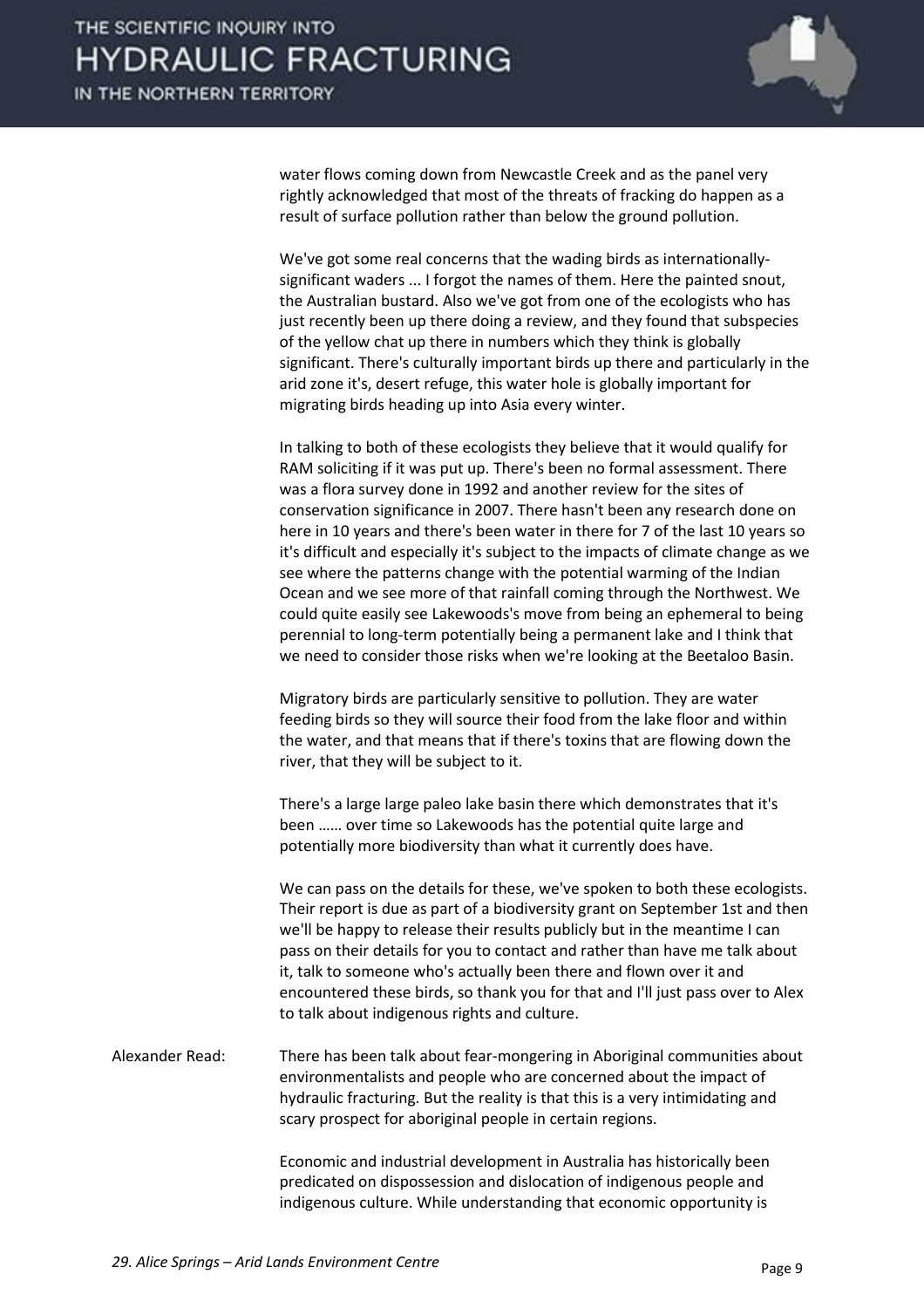

needed in certain regions, it is a form of economic blackmail to suggest that these communities have to decide between fracking or their ongoing situation on economic issues.

 Lasting sustainable economic opportunity needs to be based on a solution that is connected to the ..... connection of lasting culture and their relationship to land. We need to understand that the impact of fracking is much greater than the immediate location around the world. There are broad social and political consequences of changing the dynamics of a region and introducing industrialised processes and infrastructure in these remote regions.

 I will now speak towards the regulatory framework and gaps in the data that have been ignored in the interim report. I commend to the report on recognising that there are gaps in our data and there are gaps in the regulatory system that has lead to a lack of confidence and faith in the people of the NT in the regulatory system to adequately control this potential industry.

 As it currently stands, there is no social licence for this industry and it may not even be possible but what is sure is that we would need a robust system that is able to adequately control each aspect of the process. An example of a reason behind this lack of social licence is the behaviour of certain gas companies in Australia. Origin has been implicated in allegations of covering up regulatory violations and a culture of non-compliance. As they have demonstrated, it is often easier to pay fines than to comply with these regulations to protect the environment.

 The Northern Territory is currently undergoing its biggest reform of the environmental assessment and regulatory framework since such laws were introduced. These reforms are a systematic process of going over mining legislation, water legislation, environmental assessment legislation. It is anticipated that they will not be complete until 2020 as it is just in the discussion paper stage. Therefore regulatory system will not be able to accommodate expansion of the industry for many more years once we establish the models for environmental impact assessment and strategic impact assessment, for example.

 These systems will not be able to operate effectively once we have many, many years of baseline data on the ambient concentrations of heavy metals, cesium, uranium, salts in groundwater.

 The Victorian experience shows that the science was inconclusive but this regardless led to political momentum behind continuation of the moratorium. The moratorium must be continued until we have sufficient data and there is a regulatory system that demonstrates the ability to have confidence and hold companies accountable to their responsibilities to the environment and the people.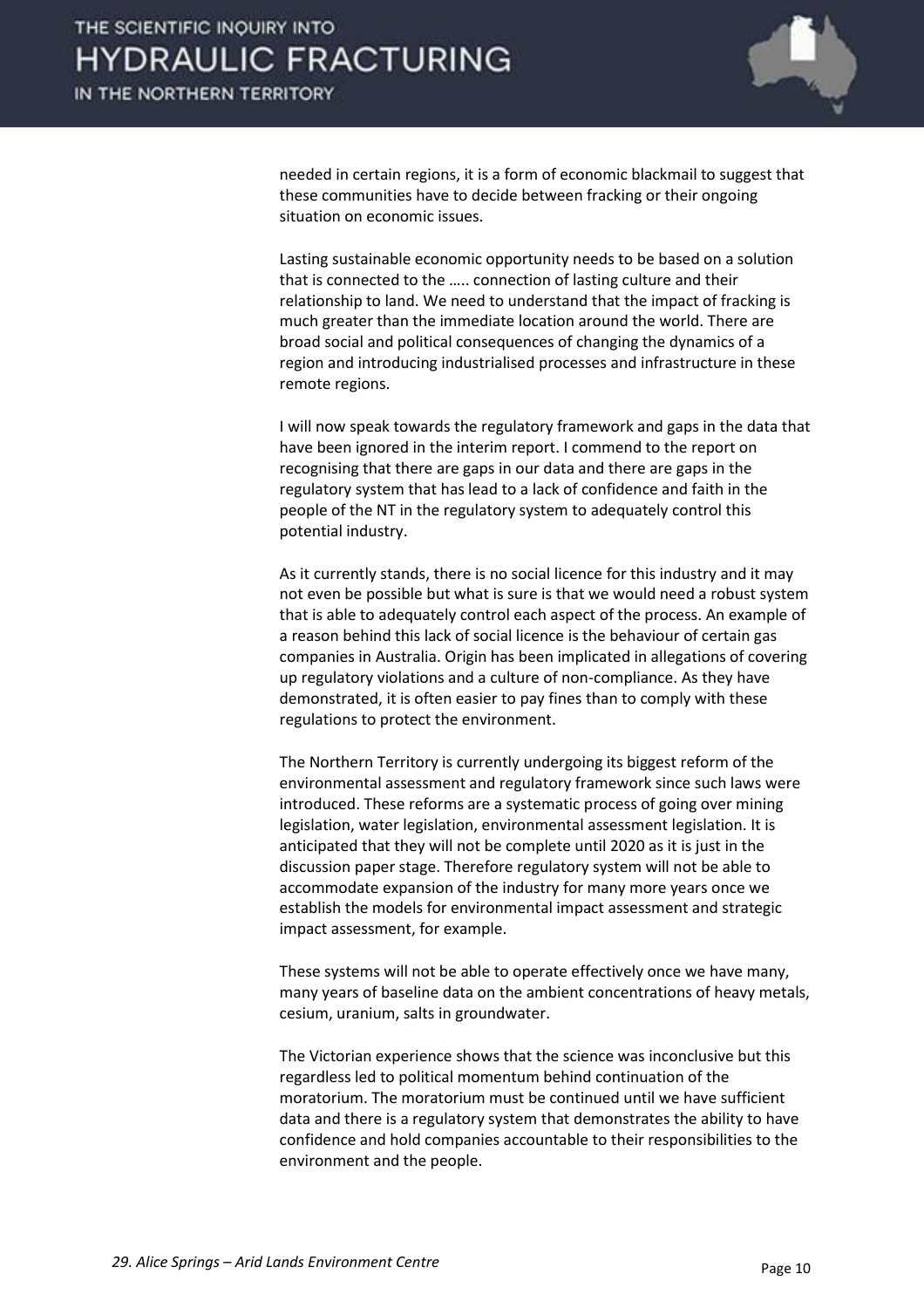

 I would now like to go through a couple of examples where the report notes that the data is lacking and connect these to why we need to have a more robust regulatory system and in its current state it is not possible to accommodate those risks.

There is currently no framework or history of monitoring .... in populations in the NT. This is an absolutely essential process of all environmental impact assessment. It is not possible to assess the magnitude and frequency of risk of hydraulic fracturing without an environmental impact assessment framework. This process is still in its infancy.

 Access to justice is an essential component of ecological sustainable development. In the NT it is acknowledged that merits review and judicial review are essential components of this process. Merits review do not currently exist in the NT and it will take many years before the regulations are capable of providing this right and understanding how this will work in tandem with environmental assessment.

 There is insufficient capability or capacity to rehabilitate mine sites. APEA and the ... did not comment on the long-term integrity of abandoned wells. There is already a significant and substantial issue with legacy mines in the NT. Red Bank Mine is leeching copper into the environment at a rate that is killing all ecosystems downstream. In some sense, copper mines are more simple than the hydraulic fracturing process because the surface footprint is much more obvious.

 What I am suggesting is that there is already a regulatory problem with the treatment of legacy mines in the NT. Over 40% of mines that have been decommissioned in the last 20 years are legacy mine problems and they are discharging heavy metals into the environment. The department has not demonstrated a capacity to be able to deal with problems once wells have become abandoned and once they have become decommissioned.

 There is also no certainty present about how much recycling of the water could be achieved in the NT from produced water. The question then becomes who will pay and who is responsible? If the situation does not currently exist to regulate mining in the NT. It is a valid question to ask if this regulatory culture is capable of being developed for hydraulic fracturing.

 There are also considerable issues about the freedom of information, about rehabilitation bonds in the NT. The McArthur River Mine is currently fighting tooth and nail to prevent this information becoming public. This demonstrates that it is difficult to have this information in the public realm which also undermines any ability to develop public confidence in the environmental responsibilities of gas companies.

 It is a struggle for this information to be released. In any regulatory framework it is absolutely essential that there is a presumption of causality between fracking and incidences of contamination. The burden of proof must rest with the company to establish that they are not responsible for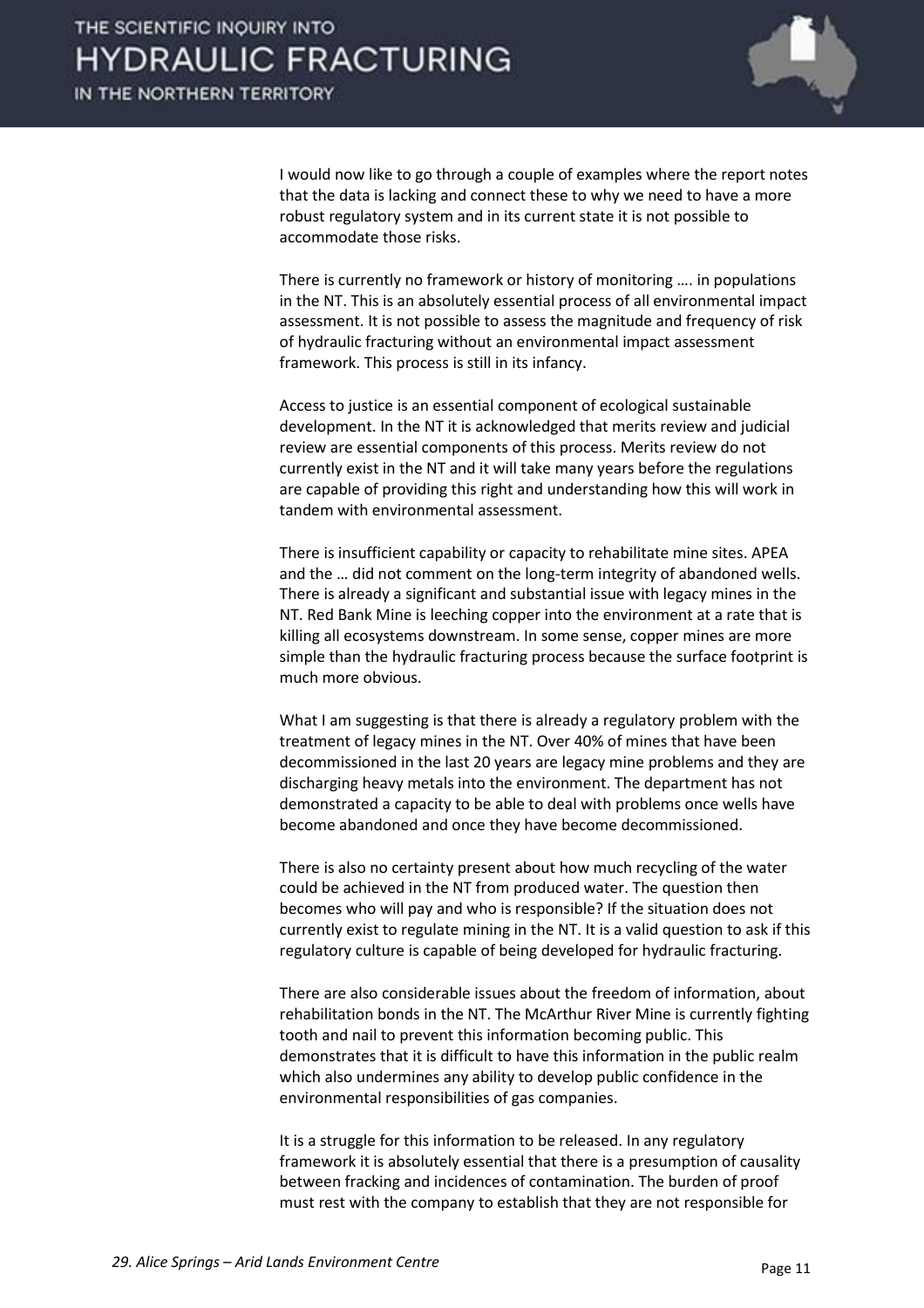

this contamination because a false negative is far more damaging than a false positive in this instance.

 Strategic environmental assessment has been noted in the interim report but there is no framework and this does not currently exist. Strategic environmental assessment is contentious and is in development throughout the world so there is no way of understanding how this will be utilised and rolled out in the event of hydraulic fracturing.

 There is a need for broad scale, bi-regional assessments in the NT but there will be no ability to do this once the regulatory system begins to be developed in 2020. There is also no offset policy in the NT that is capable of understanding the biological cost of hydraulic fracturing.

 Acknowledging all of the above, the point is that this information and the certainty of the science is inconclusive. This is a textbook incident of where we need to operationalize the precautionary principle.

- Jimmy Cocking: Just the clarify that point because I just saw you wincing a bit about some comments. Just to clarify, when we're talking about 2020 in terms of the environmental assessment and approvals framework coming into place, that is from personal communication through the engagement process that we've gone through with the policy unit or the Department of the Environment and Natural Resources where they gave a good advice that it would be at least 2020 by the time we actually had a reformed environmental assessment approval framework in place.
- Rachel Pepper: I understand that, thank you. Of course we're not bound by that process.

Jimmy Cocking: Of course. Just to put it on the record, that's all.

Hon. Justice

Alexander Read: Investigation in this panel is one of the most comprehensive in the world. It's going to provide insights into hydraulic fracturing in one of the most contentious environmental debates on the planet at the moment.

> The tension in conflict in this debate however is not purely based on science. There are values and foundations for opinion that are not centred on the technical approaches to understanding methane concentrations or mercury concentrations in ground water.

 The community of the NT is entitled to make decisions about what economy they would like to see and what direction the society should be taking. It is important to recognise that normally values and statements are informing this debate and while science is ultimately fundamental in alleviating some concerns, there is a role for the discussion of ethics and a philosophical inquiry into what values inform our risk matrix.

 We need to include ethical elements so that we can properly adjudicate this debate on fracking. Our political values inform our positions, which means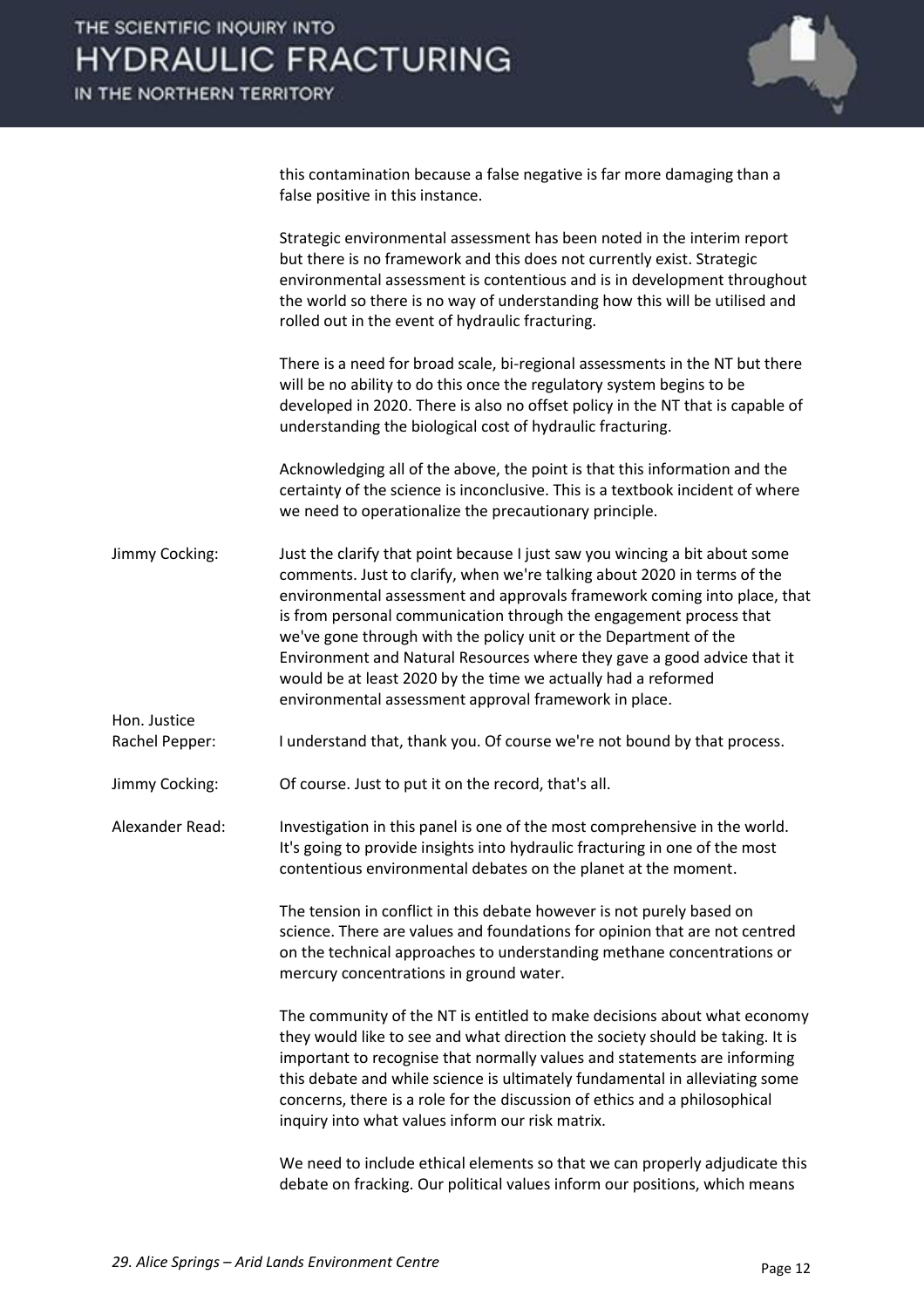

that science will not be able to resolve the underlying tensions completely between the various positions on this issue.

 The Victorian report was inconclusive yet it lead to policy implications. The value basis of disputes underlying environmental controversies need to be fully articulated and adjudicated through political means before they can then play an effective role in resolving environmental problems.

 It needs to be acknowledged that regardless of the scientific findings, there is considerable community opposition to this and that there are implications for how the political consequences of having a population that is frustrated and concerned, and these are valid bases to be worried about.

 This therefore has significant implications for the question of a social licence. Before assuming that a social licence is capable of being developed, we should be asking whether a social licence is deserving of this industry.

Jimmy Cocking: To conclude we've laid out the case that it's not necessarily one of the terms of reference for this inquiry was how may a social licence be acquired and we're are posing the question can a social licence be acquired in the Northern Territory. Could it be acquired? Because at this stage there is significant community concern on all sides of the political fence about this issue and while we very much welcome and applaud the inquiry for its depth of analysis, a good government will take the results of this inquiry and engage the community in the risks and the issues and then actually ask the attorney general to call for a plebiscite on this issue rather than making the decision themselves because we've got a lot of concerns and this is across the board in Australia that both sides of the political spectrum are encumbered by donations by the fossil fuel industry and so while we'll be looking forward to the outcomes of this inquiry but we'll be urging the government to take the findings from this inquiry to the people and put it to a plebiscite. Thank you. Hon. Justice

Rachel Pepper: Thank you very much. Just a few comments and a couple of questions before I pass it around to the rest of the panel. First, you quoted from well failure rates from Norway and Australia; what information or data did you have about well failure rates or leaky wells from, sorry, you quoted from Norway and Alberta I should say, what data did you have in respect of Australia?

Jimmy Cocking: I don't have anything on hand but I have papers that I could forward to the inquiry. Hon. Justice

Rachel Pepper: On Australia?

- Jimmy Cocking: On Australian wells.
- Hon. Justice Rachel Pepper: Good, because of course there are wells that are being fracked in the Mereenie and Palm Valley, or have been fracked and it'd be very useful to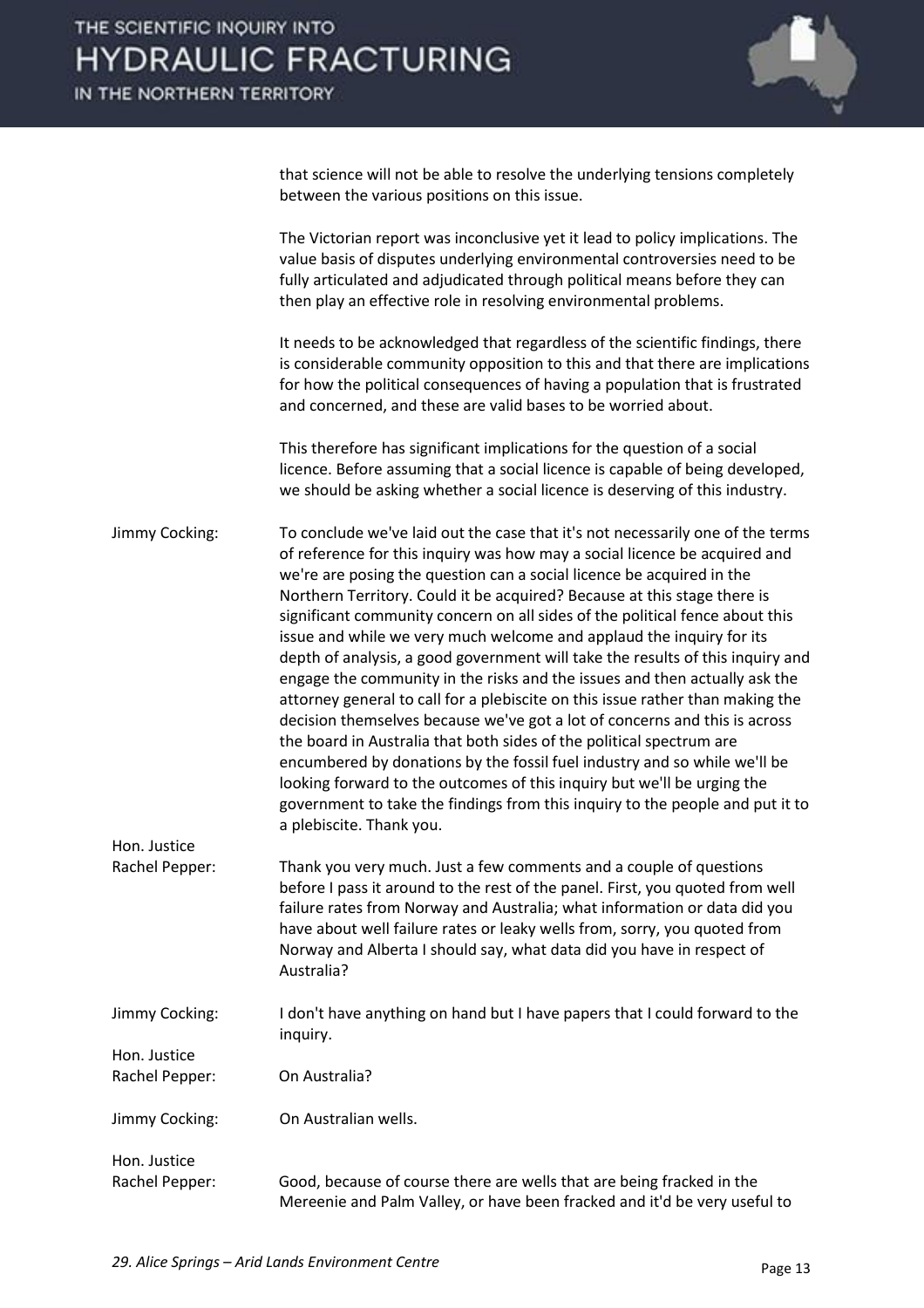IN THE NORTHERN TERRITORY

Hon. Justice



find out what the leakage rates are and failure rates are of those wells, given their obvious proximity and no doubt, I'm assuming, and so an assumption on the geological similarities.

- Jimmy Cocking: It would actually great for Central Petroleum to provide those figures. Have they been approached?
- Rachel Pepper: I'm asking you what data you have. You said you've quoted well failure rates from overseas but surely the more important data's what's happening in Australia.
- Alexander Read: That would be great if that information was on the public record.
- Hon. Justice Rachel Pepper: What about South Australia? Have you inquired South Australia? Done some research there?
- Alexander Read: I can't comment on that, on Southern Australia failure rates. We only ….. three days a week.
- Rachel Pepper: Now, the comments you attributed to Dale Cobben is that person, is that individual speaking on behalf of the department or, I think it was herself, was that right? Herself?
- Jimmy Cocking: This is a personal communication.

Hon. Justice

Hon. Justice

- Rachel Pepper: It's a personal communication? Right, okay. All right. In terms of social licence, how do you define social licence? What is it? What do you think it is?
- Jimmy Cocking: Well, a licence in a strict sense is permission to engage in an activity. It's a legitimising process, a form of consent and a social licence is an analogy, society consenting to a process to occur, to saying, "We accept the consequences of this and we agree to be a give and take arrangement." Coming with mutual sense of obligations.

| Hon. Justice<br>Rachel Pepper: | Is that your personal definition or is that based on sort of social science                                                                                                                         |
|--------------------------------|-----------------------------------------------------------------------------------------------------------------------------------------------------------------------------------------------------|
|                                | research?                                                                                                                                                                                           |
| Jimmy Cocking:                 | I think the concept of a social licence, it doesn't have any strict definition<br>and I don't think any one authority can speak to what that means. But that is<br>how I understand social licence. |
| Hon. Justice                   |                                                                                                                                                                                                     |
| Rachel Pepper:                 | Now, you quoted a number of papers there in your presentation. If you<br>could make those available in due course, that would be very helpful.                                                      |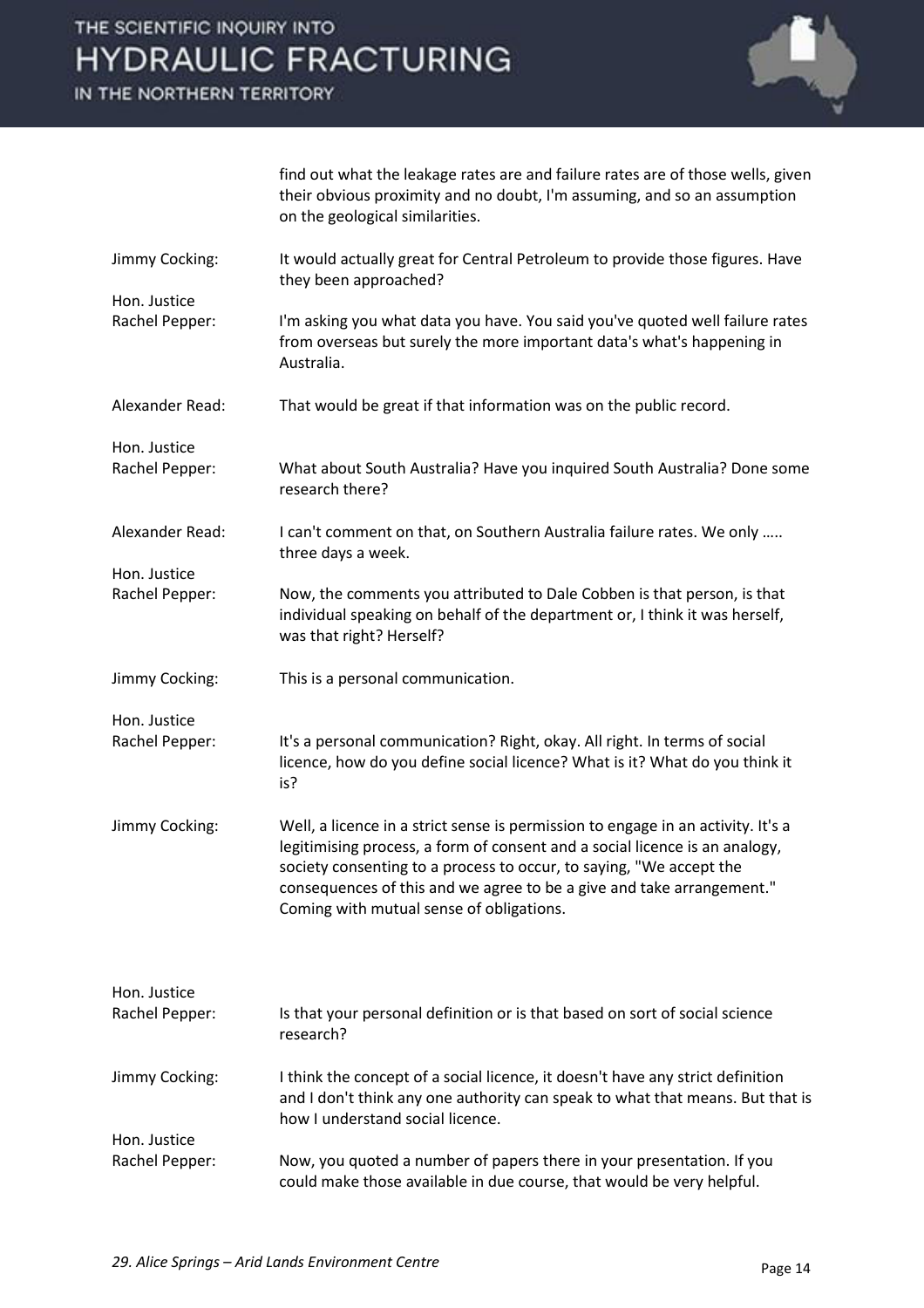

| Jimmy Cocking:                 | Absolutely.                                                                                                                                                                                                                                                                                                                                                                                                                                                                                                                                                                                                                                                                                                                                                                                                                                                                                                                             |
|--------------------------------|-----------------------------------------------------------------------------------------------------------------------------------------------------------------------------------------------------------------------------------------------------------------------------------------------------------------------------------------------------------------------------------------------------------------------------------------------------------------------------------------------------------------------------------------------------------------------------------------------------------------------------------------------------------------------------------------------------------------------------------------------------------------------------------------------------------------------------------------------------------------------------------------------------------------------------------------|
| Hon. Justice<br>Rachel Pepper: | Thank you. Yes, anybody else? Yes, Professor Hart.                                                                                                                                                                                                                                                                                                                                                                                                                                                                                                                                                                                                                                                                                                                                                                                                                                                                                      |
| Professor<br>Barry Hart AM:    | Could I just follow that up because, Mr. Cocking, you've made a number of<br>comments which are of vital importance to the panel. I just wanted to run<br>through the key ones from our perspective, the water perspective and<br>ensure that you'd be providing what evidence you have in your written<br>submission. You made comments about the inadequate knowledge of the<br>hydrogeology and that particular person had made some comments. I think<br>you made also some comments about the age of the groundwater and I<br>didn't quite understand precisely where you were talking at, some old, some<br>young. Any evidence there would be really useful to us, the whole dating.<br>You also noted the surface water flows intermittent Newcastle Creek and so<br>forth, again, any info on that would be useful. There's very little as you no<br>doubt noted and you guys are in the immediate vicinity or at least closer |
| Jimmy Cocking:                 | Only 700 kilometres away.                                                                                                                                                                                                                                                                                                                                                                                                                                                                                                                                                                                                                                                                                                                                                                                                                                                                                                               |
| Professor<br>Barry Hart AM:    | That's closer, yeah.                                                                                                                                                                                                                                                                                                                                                                                                                                                                                                                                                                                                                                                                                                                                                                                                                                                                                                                    |
| Jimmy Cocking:                 | Halfway.                                                                                                                                                                                                                                                                                                                                                                                                                                                                                                                                                                                                                                                                                                                                                                                                                                                                                                                                |
| Professor                      |                                                                                                                                                                                                                                                                                                                                                                                                                                                                                                                                                                                                                                                                                                                                                                                                                                                                                                                                         |
| Barry Hart AM:                 | You talked about springs in the Wiso Basin. You talked about climate change<br>where you said the rainfall would be higher. I'd like to see the evidence for<br>that and you went through Lakewoods. Again, you noted a report coming<br>out from those two ecologists. That would be very useful to us. But again,<br>any of the evidence that backs up.                                                                                                                                                                                                                                                                                                                                                                                                                                                                                                                                                                               |
| Jimmy Cocking:                 | Yep.                                                                                                                                                                                                                                                                                                                                                                                                                                                                                                                                                                                                                                                                                                                                                                                                                                                                                                                                    |
| Professor<br>Barry Hart AM:    | Okay. Again, just putting on the record, we would be very interested in any<br>evidence that you've got for those comments and statements.                                                                                                                                                                                                                                                                                                                                                                                                                                                                                                                                                                                                                                                                                                                                                                                              |
| Jimmy Cocking:                 | I'll provide all that to your panel.                                                                                                                                                                                                                                                                                                                                                                                                                                                                                                                                                                                                                                                                                                                                                                                                                                                                                                    |
| Professor<br>Barry Hart AM:    | Okay, thank you very much.                                                                                                                                                                                                                                                                                                                                                                                                                                                                                                                                                                                                                                                                                                                                                                                                                                                                                                              |
| Hon. Justice<br>Rachel Pepper: | Thank you. Yes, Doctor Anderson.                                                                                                                                                                                                                                                                                                                                                                                                                                                                                                                                                                                                                                                                                                                                                                                                                                                                                                        |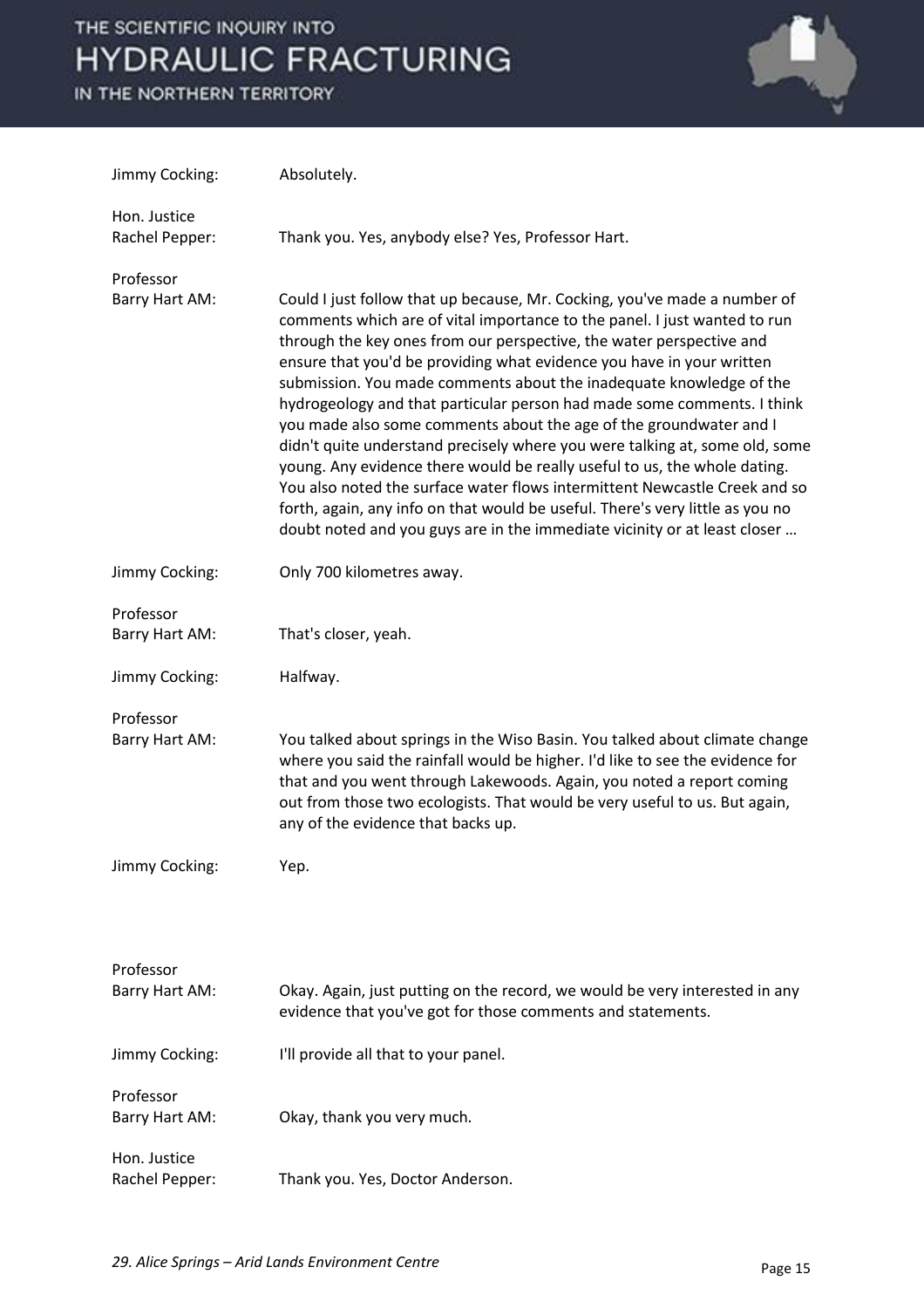

| Professor                      |                                                                                                                                                                                                                                                                                                                                                                                                                                                                                                                                                                                                                                                                                                                                                                                                                              |
|--------------------------------|------------------------------------------------------------------------------------------------------------------------------------------------------------------------------------------------------------------------------------------------------------------------------------------------------------------------------------------------------------------------------------------------------------------------------------------------------------------------------------------------------------------------------------------------------------------------------------------------------------------------------------------------------------------------------------------------------------------------------------------------------------------------------------------------------------------------------|
| Dr Alan Andersen:              | Yeah, thanks, I've got a few questions. First a comment on Lakewoods. The<br>panel is aware of the conservation importance of Lakewoods. In fact, it's our<br>understanding it's Australia's biggest fresh water lake and we're also aware<br>that even though it lies outside the Beetaloo Basin, it is fed from surface<br>water from Beetaloo so we are aware of that. I've got two questions and<br>they're actually for Mister Read. The first one is that you talked about in<br>terms of indigenous economic opportunity you talked about how aboriginal<br>people need to choose between a fracking future or an alternative future<br>and I'm just wondering if you could explain more how you see it's a<br>competition, how being involved in fracking would preclude some other<br>alternative economic futures. |
| Alexander Read:                | First I don't want to pretend that I can speak on behalf of aboriginal people<br>but what I'm addressing is that the nature of this industry, considering the<br>biological disturbance, fragmentation of habitat, influx of FIFO workers, this<br>interferes with the nature of remote communities, interferes with the<br>culture of connecting and caring for country. That is antithesis of gas and<br>industrial development. I can't make those decisions about economic<br>opportunity but expansion of this industry would compete with other<br>opportunities and other solutions considering it's unsustainable and wells<br>will eventually run out.                                                                                                                                                              |
| Jimmy Cocking:                 | Can I just also add to that, it's been made very clear to the Northern<br>Territory by the federal government in terms of GST distributions, in terms<br>of which way they think that the territory should be heading in that<br>direction and the Northern Territory does, per capita, have a lot more<br>people that require access to government services than per capita anywhere<br>else in the country and so as a result of that it does turn it into a dichotomy<br>and a choice in that sense that the way the federal government has been<br>putting that pressure on behalf of the gas companies, so that's another<br>element to that either or scenario.                                                                                                                                                        |
| Professor<br>Dr Alan Andersen: | Thanks for that. And then my final question is the issue of social licence if it's<br>something the panel has been grappling with. One of the problems is there's<br>very few experiences elsewhere in Australia that we can sort of look at<br>where the communities have experienced this development and really the<br>only one that's sort of remotely comparable is the coals and gas experience<br>in Southeast Queensland. I was just wondering what your assessments<br>might be one where community social licence is at the moment after having<br>experienced several years of development production of this coal seam gas<br>experience in Southeast Queensland. Have you had any experience or<br>thoughts on that?                                                                                            |
| Jimmy Cocking:                 | I haven't travelled to those areas. We have a very small budget here at Arid<br>Lands Environment Centre but just in conversation with people that we've<br>had with people from Roma and other communities that are being subject<br>to these issues and also this is largely due to conversations that we've had in<br>the mall, when we've had Arid Lands Environment Centre store with visitors<br>to town who come up to us when we've had the yellow triangles there and                                                                                                                                                                                                                                                                                                                                               |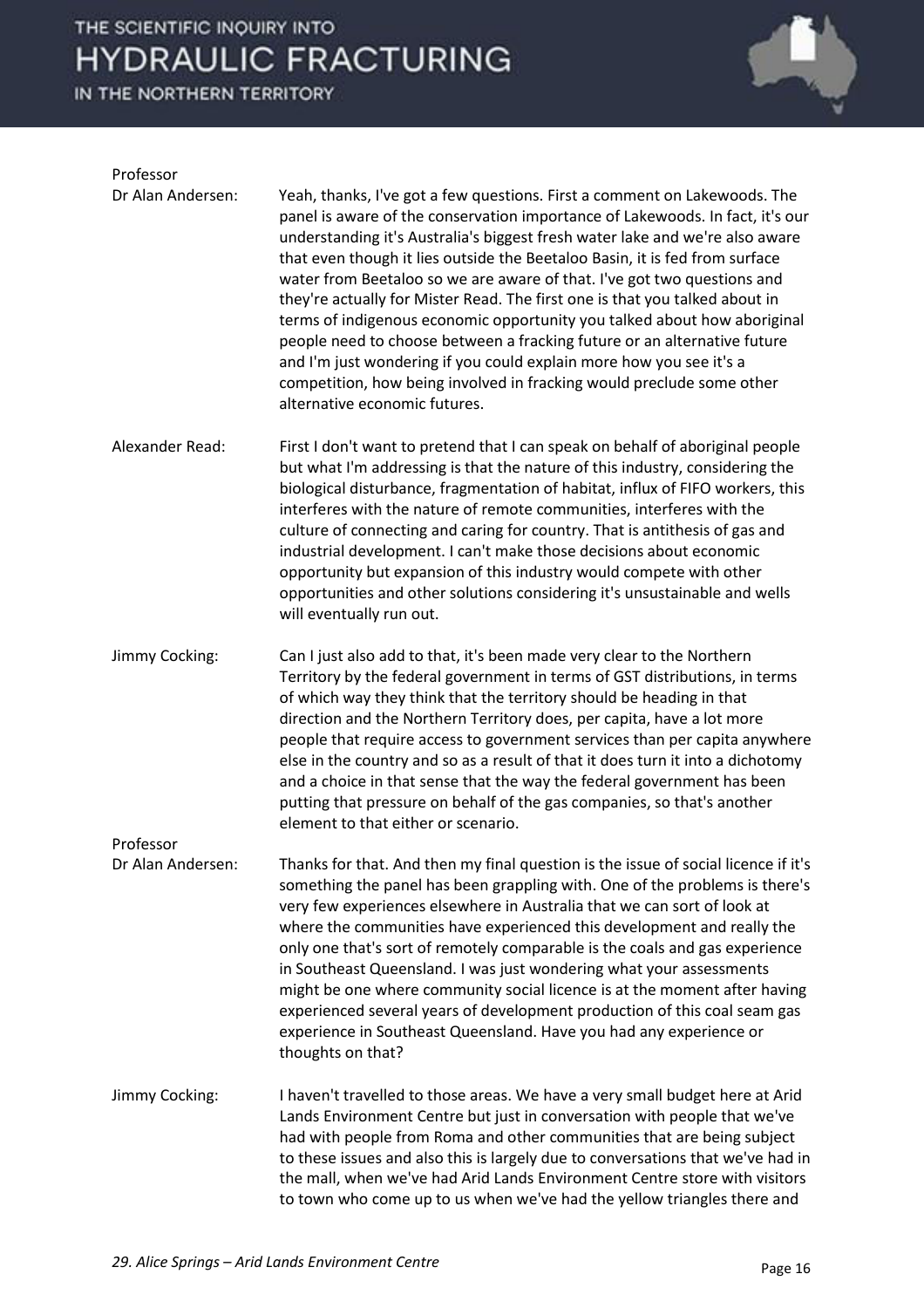|                 | wanting to tell us about the problems and the challenges that they face in<br>their communities in Southwest Queensland as a result of the coal seam<br>shale  I guess it's been happening in Queensland and people just say,<br>"Stop it now. Don't let it get in because once you do then it all changes."<br>Talking about the communities of Roma particularly and also Chinchilla now<br>that are under subject of environmental investigation due to the<br>underground coal classification there.                                                                                                                                                                                                                                                                                                                                                                                                               |
|-----------------|------------------------------------------------------------------------------------------------------------------------------------------------------------------------------------------------------------------------------------------------------------------------------------------------------------------------------------------------------------------------------------------------------------------------------------------------------------------------------------------------------------------------------------------------------------------------------------------------------------------------------------------------------------------------------------------------------------------------------------------------------------------------------------------------------------------------------------------------------------------------------------------------------------------------|
|                 | We're basing it very much on conversations that we've had with people and<br>the conversations that we've had with visitors to  Springs here is to not<br>let it in because once you do it's never the same again. That's what we're<br>basing our concerns around social licence and based on other experiences<br>around the country and seeing what also has happened in Northern New<br>South Wales and in other areas where people have stood up as communities<br>and voiced their concern about it and actually stood up in opposition to it.                                                                                                                                                                                                                                                                                                                                                                   |
| Hon. Justice    | We looked to that and we see that there obviously must be an issue with it<br>even though we do have much more remote areas here. The people who<br>are living remotely have, well, you can't deny that people and farmers and<br>others have connection to land, the spiritual and cultural connection that<br>indigenous people have to the land goes back to a time that we can't even<br>imagine and I think that it's really important to consider that when we're<br>looking at social licence for this industry to open up frack fields across the<br>Northern Territory.                                                                                                                                                                                                                                                                                                                                       |
| Rachel Pepper:  | We're going to go down this way and then come back up this way. Doctor<br>Jones.                                                                                                                                                                                                                                                                                                                                                                                                                                                                                                                                                                                                                                                                                                                                                                                                                                       |
| Dr David Jones: | Yes, I'd just like to follow up this issue of social licence and a plebiscite a<br>little bit more because in a democracy one might say that if all the NT voted<br>on this issue and the result was a resounding no or yes then that might be<br>clear cut but I live in rural regional area and I know the dichotomy we face<br>between the issues that we view as important and what Brisbane, a couple<br>of thousand kilometres away, might view as important and I think one has to<br>be very careful about not disenfranchising the people of the regions that are<br>going to be most affected by, if you like, an urban bias. Do you have any<br>comment on that particular issue?                                                                                                                                                                                                                           |
| Jimmy Cocking:  | I suppose it's also got to do with the nature of power as well. It's one thing<br>to have a policy position when you go into an election, it's another one to<br>want to get in there and are subject to the influences of particularly the<br>fossil fuel industry in this case. As far as it goes, we anticipate that if it was<br>put to a vote that there would be a simple majority of people who have got<br>more concerns about this industry than don't have concerns. It's one of<br>those things that bridges the political divide whether it's Country Liberal or<br>Labour Party, where people on both sides of the fence there are concerned<br>about it, was one of the reasons for people moving across from being rusted<br>on Country Liberal Party to voting Labour in the recent election was because<br>of the fracking position that the previous government had among other<br>issues of course. |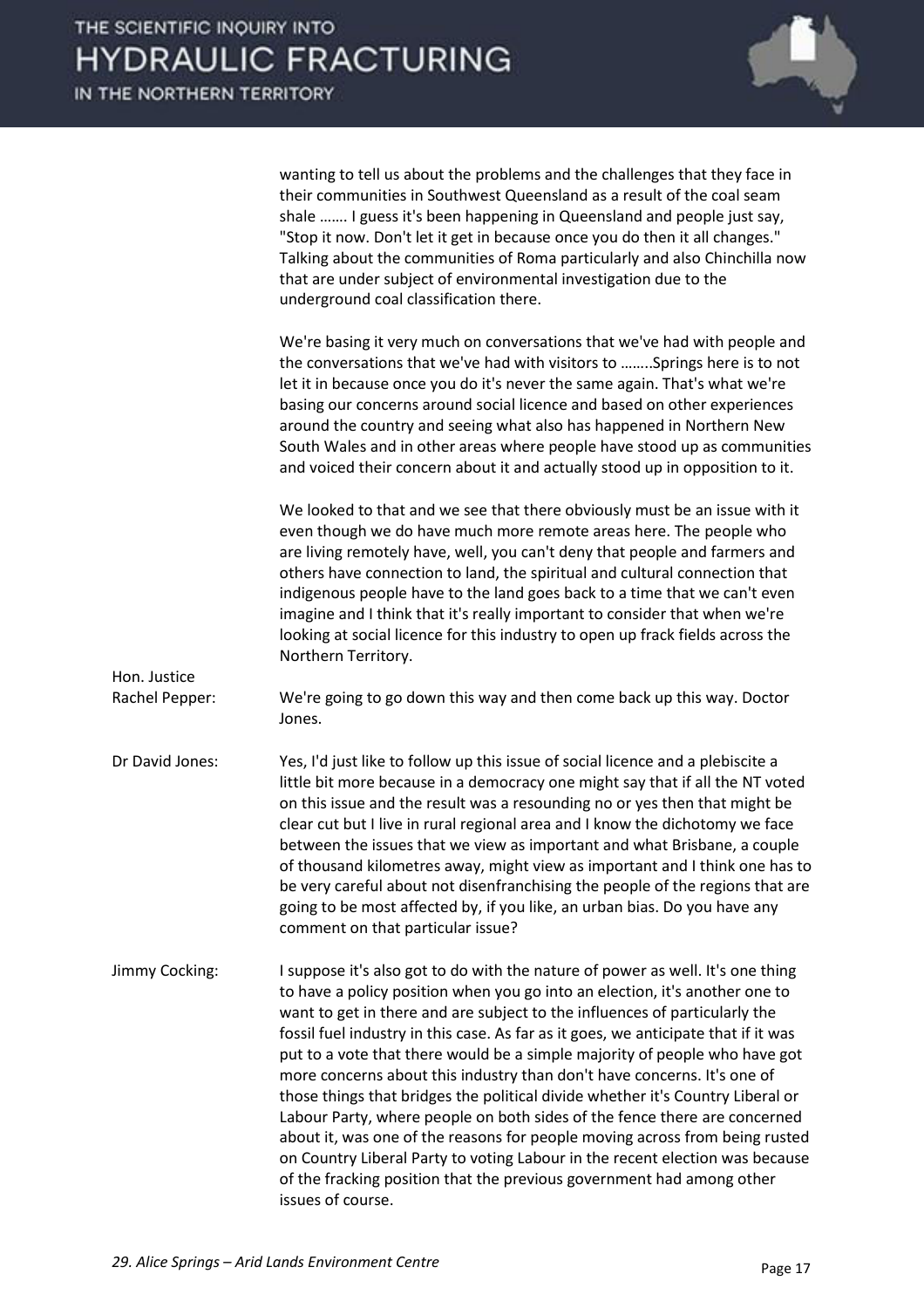IN THE NORTHERN TERRITORY But I think that we really need to engage in forms of participatory democracy in this space because the community has been speaking loudly about this. People have got great concerns about it and it is really up to government to engage the public on issues of environmental and political importance. This is obviously one of them and while it's one thing to invest in having what will be an internationally significant report into hydraulic fracturing that the panel will be producing in November this year, it's another thing for the public to actually understand what is actually being put to government. We will be hoping that the government will take the opportunity to get the good sides and the research that has come out of this inquiry and put that out to people, to engage people in understanding the risks and then again rather than it being subject to a cabinet decision we would be hoping that they would put it out to the public because there's not another election until 2020 and a fair bit of damage can be done should cabinet or ministers be let loose on issues that they ... I could go on about this but yeah, at this we've got concern and we think that it should be put back to the people after this inquiry. Dr David Jones: I guess a second question. The bridging time, that relates to the current review process of the environmental impact assessment process and so on. Are you seeing, from your point of view, good positives coming out of the changes that are being proposed? I ask this question in relation to the recommendations we might make as well, in terms of current regulatory deficiencies and maybe ways of remedying them. Jimmy Cocking: The initial indication's positive. We're openly engaging in that process and we welcome the changes. The challenge with anything is the devil's always going to be in the detail and we have been making recommendations to the policy .......... the Department of Environment and Natural Resources to be engaging with national organisations. There's also the Australian panel of environmental experts in environmental law which have put together a framework for strengthening environmental legislation and that's something that we could probably also pass on a link to the panel as well if it will help in making some recommendations to assist that process. Current indications were positive and open. We're just keeping a good eye on it and being engaged actively to ensure that the public are aware of what's going on with that as well.

- Dr David Jones: We'd certainly appreciate any specific feedback you can give us on what you see as a positive and/or negatives in that process.
- Jimmy Cocking: Yes, thanks. And we will.

Hon. Justice Rachel Pepper: Yes, Doctor Smith.

Dr Ross Smith: As Doctor Andersen and Professor Hart have said, we're aware of the importance of Lakewoods and we appreciate that initial input you're providing there but we've particularly struggled to get any decent ecological information further up …….. within Newcastle Creek, Newcastle Waters and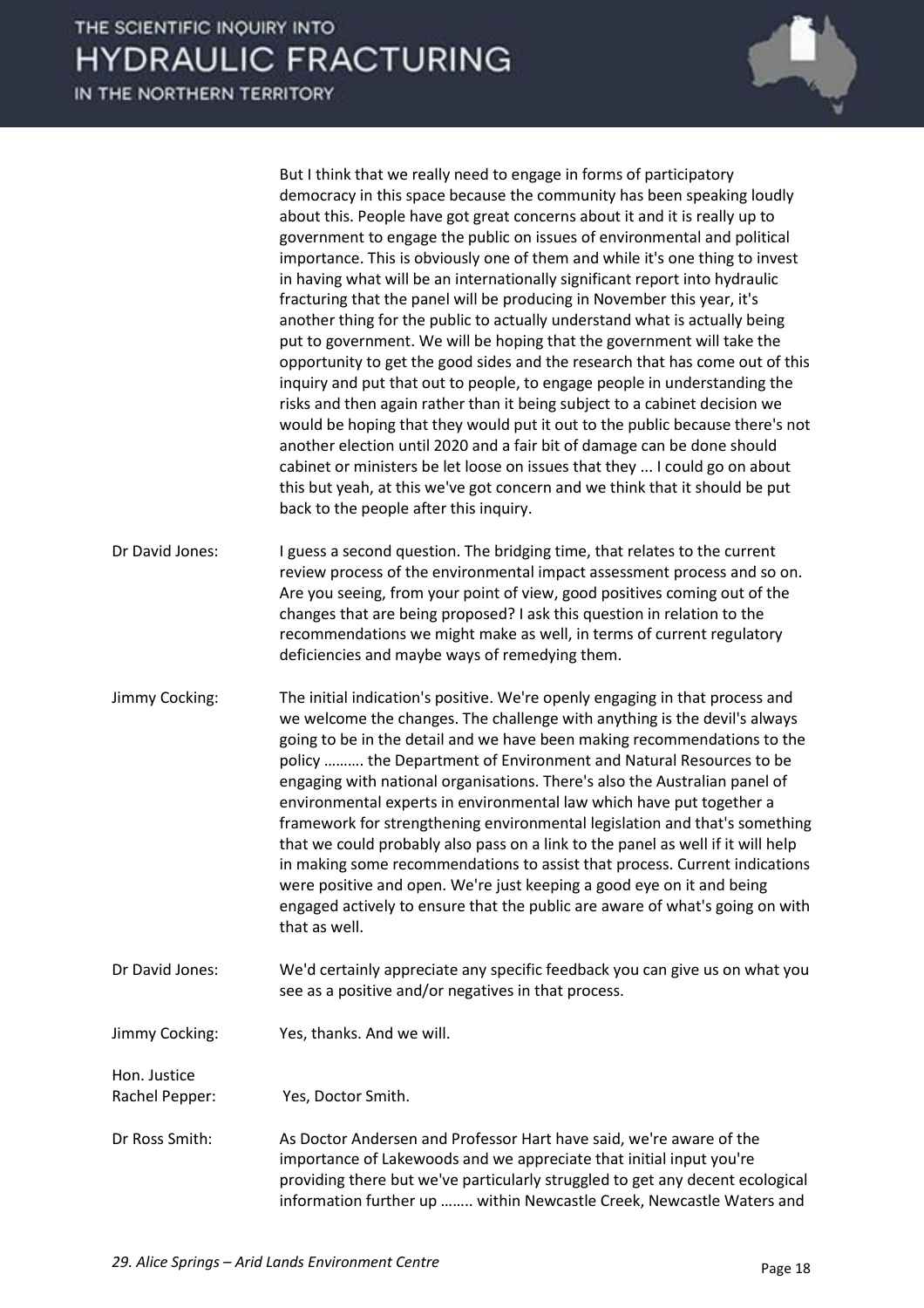IN THE NORTHERN TERRITORY



it's almost ...... to say whether you're aware of any further studies that have been done in that region and it's more than just that that's part of the Beetaloo.

 We found that aquatic ecological studies in the Northern Territory are polarised to the arid zone which has a surprising amount of attention being tied to it in the top end and a relative …..of information……surface water and groundwater inconsistent in the middle so if you have any knowledge of ecological studies in particular, aquatic ecological studies in those regions or even groundwater or even fluvial aquifer depend on the ecosystems within those areas we'd appreciate it.

- Jimmy Cocking: Mm-hmm (affirmative).
- Hon. Justice

Rachel Pepper: Professor Priestly.

- Brian Priestly: Thank you. You quite correctly emphasised the importance of understanding airborne emissions from the industry to better inform the risk assessment of communities around there. You specifically mentioned ozone and carbon disulphide as not being considered very much in the report and you're right, I hadn't seen very many reports on those particular compounds, if you have specific references on the impacts or concentrations of ozone and carbon disulphide, it'd be very useful for you to pass those on. Thank you.
- Jimmy Cocking: Again, the difficulty is though that ozone isn't really monitored in a great deal but I will do my best to provide those .......

Brian Priestly: Thank you.

Hon. Justice

Professor

Rachel Pepper: Yes, Doctor Beck.

Dr Vaughan Beck AM: During your presentation I think the words were to describe fugitive emissions were obscene risk and I think you were basing that perhaps on a article that may have been in the…..by Mister Tim .... I haven't read that article but I know that Mister .... did make a presentation to the public hearings in .... yesterday. All that I'll comment upon is that in the interim report we have detailed the mission's greenhouse gas emissions from shale gas operations and I will note that over time those emissions have substantially reduced based upon measurements in the United States particularly with the introduction of the new source performance standards that now require flaring or capture of emissions at the well head. That's one particular point.

> You raised some issues around well are we intending to identify the emissions from forefield operations. In the report there were details there from forefield estimates from bottom-up and top-down measurements and so we are detailing those and in addition we note that we are wanting to undertake baseline measurements and in addition we proposing and